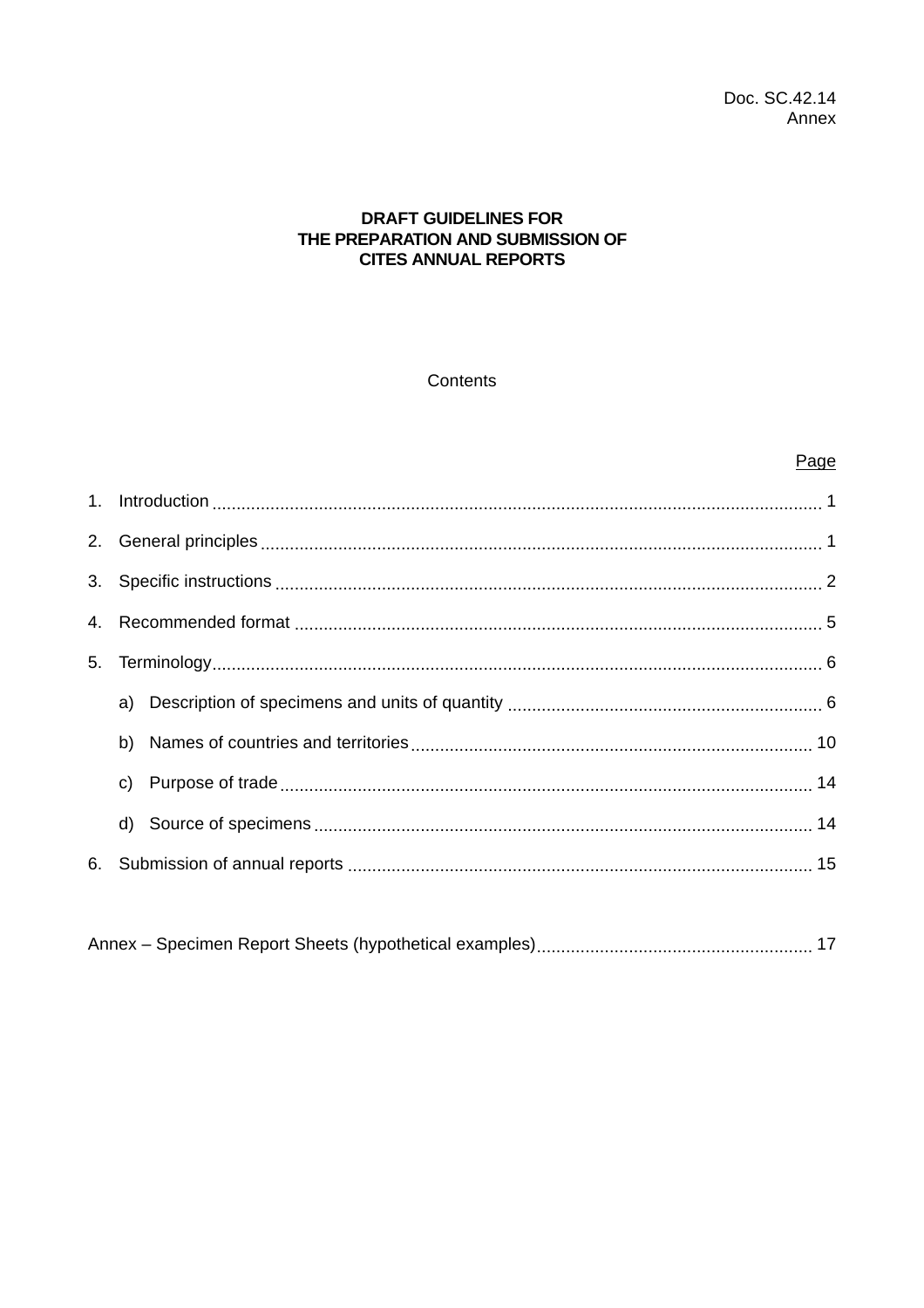### **1. Introduction**

Article VIII, paragraph 7, of the Convention requires each Party to submit to the Secretariat an annual report summarizing the following information:

- the number and type of permits and certificates granted;
- the States with which trade in specimens of species included in Appendices I, II and III occurred;
- the numbers or quantities and types of specimens and the names of species as included in Appendices I, II and III; and
- the size and sex of the specimens in question.

The present guidelines for the submission of annual reports were prepared by the Secretariat in accordance with Resolution Conf. 9.24 (Rev.) and were approved by the Standing Committee at its 42nd meeting (Lisbon, Portugal, September/October 1999).

One of the functions of these guidelines is to encourage Parties to present information in a standard form, so that it can be easily computerized, with two main objectives:

- to enable monitoring of the extent of world trade in each species included in the CITES appendices and the identification of potentially harmful trade; and
- to enable monitoring of the implementation of the Convention and the detection of potentially illicit trade.

The standard format proposed herein is designed for data on specimens imported, exported, re-exported or introduced from the sea, or on permits or certificates issued. It does not deal with any other information to be included in a report (such as information on administration and details of prosecutions), which may be presented in the format considered by the reporting Management Authority to be the most appropriate.

#### **2. General principles**

a) Annual reports must contain information on imports, exports, re-exports and introductions from the sea of specimens of all species included in Appendices I, II and III.

However, as information on trade in manufactured products is of limited use, it is considered acceptable for records of trade in manufactured specimens of species in Appendices II and III to be summarized in the report [see paragraph g) below]. Where the products include contents not derived from CITES species, the figure recorded should, as far as possible, be the amount that is actually from specimens of CITES species.

- b) Each annual report should cover the period 1 January to 31 December.
- c) Annual reports should be prepared in one of the three working languages of the Convention: English, French and Spanish.
- d) The data should be divided into two main categories:

– IMPORTS; and

– EXPORTS AND RE-EXPORTS.

A separate section may be made to summarize the imports, exports and re-exports of manufactured products.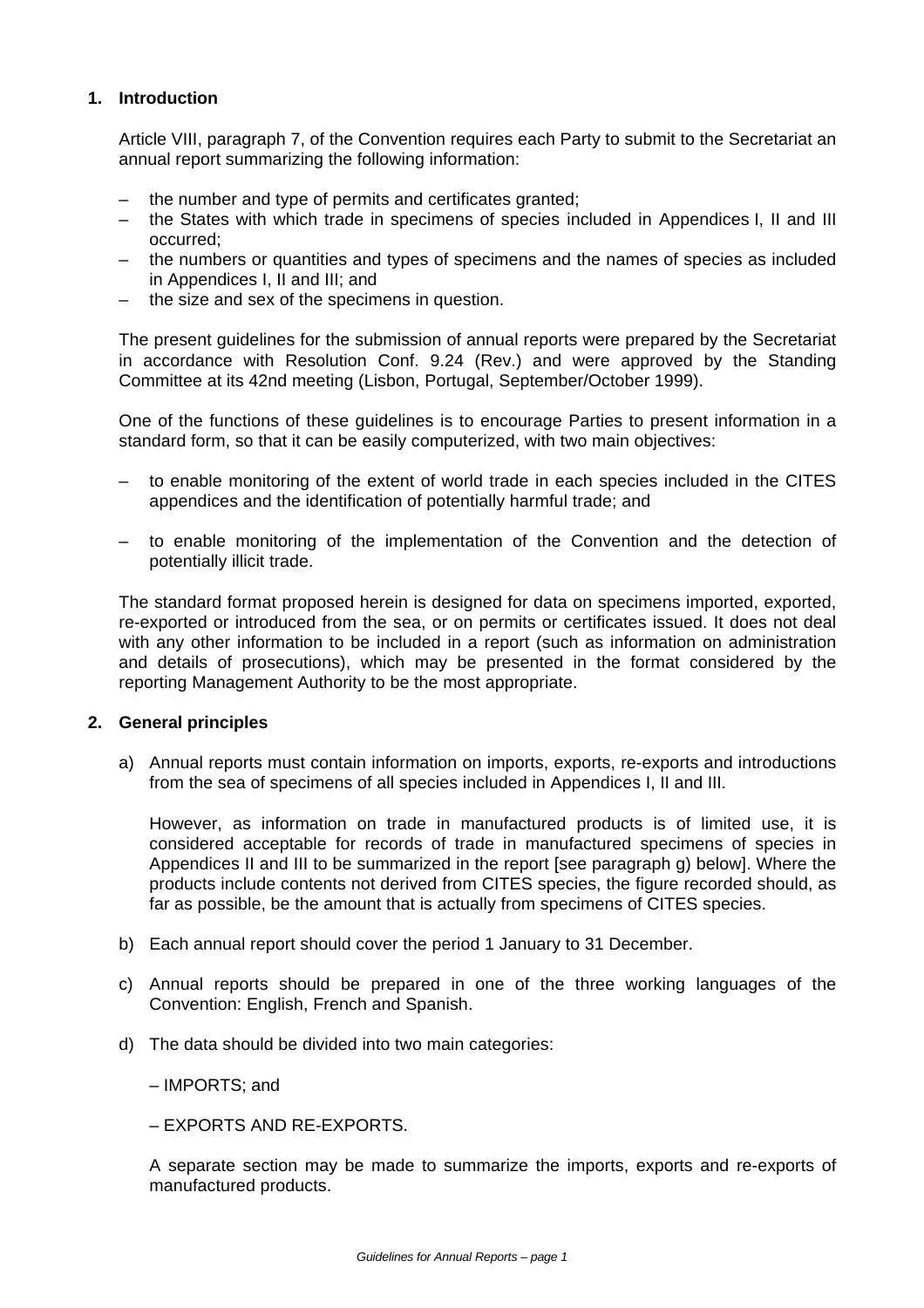Any introductions from the sea should be included in the section on imports.

e) As far as possible, the data in the report should record the actual trade that took place, i.e. the quantity of specimens that entered or left the country. If it is not possible to report the actual exports and re-exports, the data on such trade should come from each permit and certificate issued.

The report should state clearly whether the data used for the records of imports and exports/re-exports are based on permits/certificates issued or on actual trade.

- f) The animal and plant species traded should be listed in the taxonomic order given in the appendices of the Convention, under the following headings: Mammalia; Aves; Reptilia; Amphibia; Pisces; Insecta; Arachnida; Hirudinoidea; Bivalvia; Gastropoda; Anthozoa; Hydrozoa; Alcyonaria; Flora. The species of flora should be listed following the alphabetical order of the families. Within each family, genera and species should be arranged alphabetically.
- g) The report should include a record of each shipment of each species. However, for shipments of manufactured products derived from species in Appendices II and III [see paragraph a) above] the trade may be summarized.

Summaries of trade in manufactured products of species in Appendix II and III need indicate only the following: the number and type of permits and certificates granted; the States with which such trade occurred; and the names of the species and the total numbers or quantities and types of specimens.

- h) The data should include entries, in the appropriate taxonomic position, in respect of specimens seized and/or confiscated [see recommendation 3. q) below].
- i) Any record relating to a specimen that was traded in accordance with an exemption, under Article VII of the Convention, should be annotated to show this. The annotation may be included in the column for "Source" or "Remarks".

#### **3. Specific instructions**

The headings in this section refer to the column headings in the recommended format for reports, in section 4. below.

a) Appendix

Enter the number of the appendix in which the taxon was listed at the time the trade was authorized.

*NB: If a specimen of a species in Appendix I is considered or treated as being in Appendix II because it was bred in captivity or artificially propagated, or because the trading Party has entered a reservation, the specimen is nonetheless of a species in Appendix I.*

b) Species

Enter the scientific name of the species or subspecies, using the binomial (genus and species) or trinomial (genus, species and subspecies).

The scientific names used must be those recorded in the appendices or, for species included in the appendices as part of a higher-taxon listing, those included in the standard lists of names approved by the Conference of the Parties. (Approved names are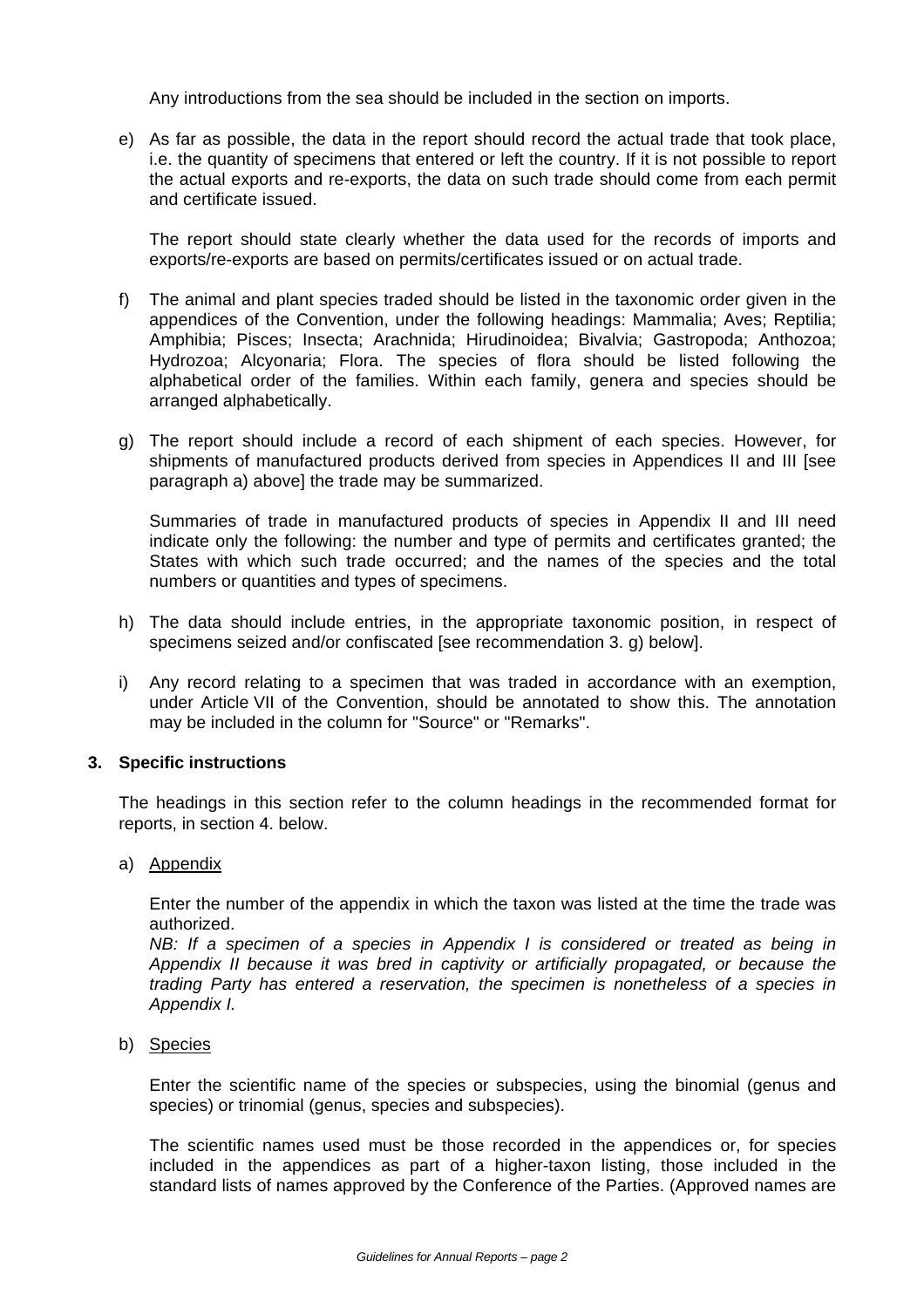also found in the Checklist of CITES Species, the CITES Cactaceae Checklist and the CITES Orchid Checklist.)

The names of higher taxa should not be used to indicate the species traded unless the specimens can not be identified, in which case the name of the genus must be indicated. The following exceptions are recognized.

#### **Stony Corals**

- For shipments where 'base rock' and 'substrate' made of coral, but not including pieces of coral collected alive and exported dead, can not be identified to the species level, the trade may be recorded at the higher taxonomic level.
- Shipments of coral sand and coral gravel that do not contain large pieces of gravel may be recorded at the level of order (Scleractinia).

### **Orchids**

Artificially propagated hybrids of Appendix-II orchids may be reported as such [in accordance with Resolution Conf. 9.4 (Rev.)].

The common name of the species may be recorded in addition to the scientific name, but it is not required.

c) Description

Enter the description of the specimens in accordance with the terminology of specimens listed in section 5. a) below. If codes are used to indicate the type of specimen (for example, if the annual report is computerized) the codes in section 5. a) should be used. If it is not clear which is the correct term to use, or if the specimens are not apparently covered by any of the terms in section 5. a), use whatever terms are appropriate to ensure that the specimens are accurately described.

NB: The terms in section 5. a) are not necessarily for use on permits. The descriptions of specimens on permits should be as precise as possible.

d) Quantity

Enter the quantity of specimens that is appropriate to the type of specimen, in accordance with the list in section 5. a) below.

The quantity recorded should be only the quantity of the specimen of the species named. For example, if 10 kg of cloth contains only 100 g of hair of *Lama guanicoe*, the quantity recorded should be only 100 g.

The preferred unit of quantity indicated in section 5. a) should be recorded if possible. Otherwise the alternative unit that is indicated should be used. Both units may be recorded if the data are available.

If the data can not be obtained to allow entry of either the preferred or the alternative units, the quantity of specimens should be recorded so as to allow:

- verification of the quantity actually traded; and
- where relevant, estimation of the impact of the trade on the wild population of the species.

As far as possible, quantities should be recorded in metric measures.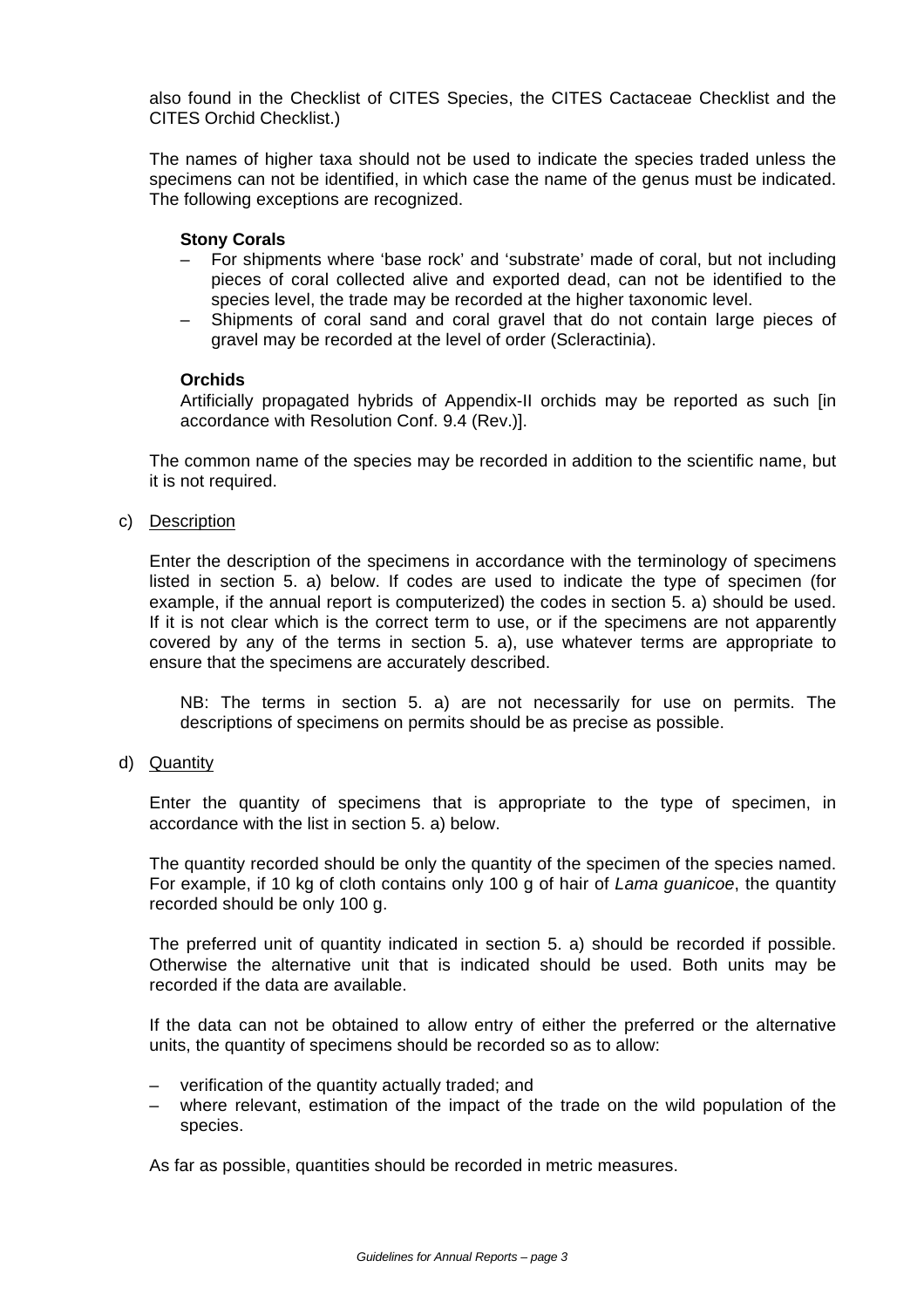Quantities should always be recorded in standard units of measure and never in nonstandard units such as "boxes", "cartons" or "bales".

e) Country of export/origin/destination

In the section of the annual report on exports and re-exports, record:

- country of destination; and
- country of origin of re-exports.

In the section of the annual report on imports, record:

- country from which the specimens were consigned (i.e. country of export or reexport); and
- country of origin, if it is a different country.

The name of the country in each case should either be indicated in full or by the use of two-letter codes for the representation of names of countries, in accordance with the list in section 5. b) below.

f) Purpose

Enter the purpose of the transaction in accordance with the terminology in section 5. c) below. If the purpose is not one of those specified, it should be explained in the section for remarks.

g) Source

Enter the source of the specimens in accordance with the terminology in section 5. d) below. This column should also be used to indicate specimens seized, confiscated or illegally traded.

h) Permit or certificate number

In the case of exports and re-exports, enter the number of the permit or certificate issued to cover the shipment.

In the case of imports, enter the number of the export permit, re-export certificate or other certificate issued by the Management Authority or competent authority of the exporting or re-exporting country. (Do not enter the number of the import permit.)

In the case of introductions from the sea, enter the number of the certificate of introduction.

#### i) Remarks

This column should be used to:

- justify omission in other columns, such as the name of the country of origin;
- indicate introductions from the sea;
- indicate whether a specimen was traded in accordance with one of the exemptions under Article VII of the Convention if this is not indicated in another column (e.g. if the specimens were pre-Convention or traded between registered scientific institutions);
- indicate the registration numbers in the case of transactions between registered scientists or scientific institutions;
- include any additional information on confiscated or seized specimens;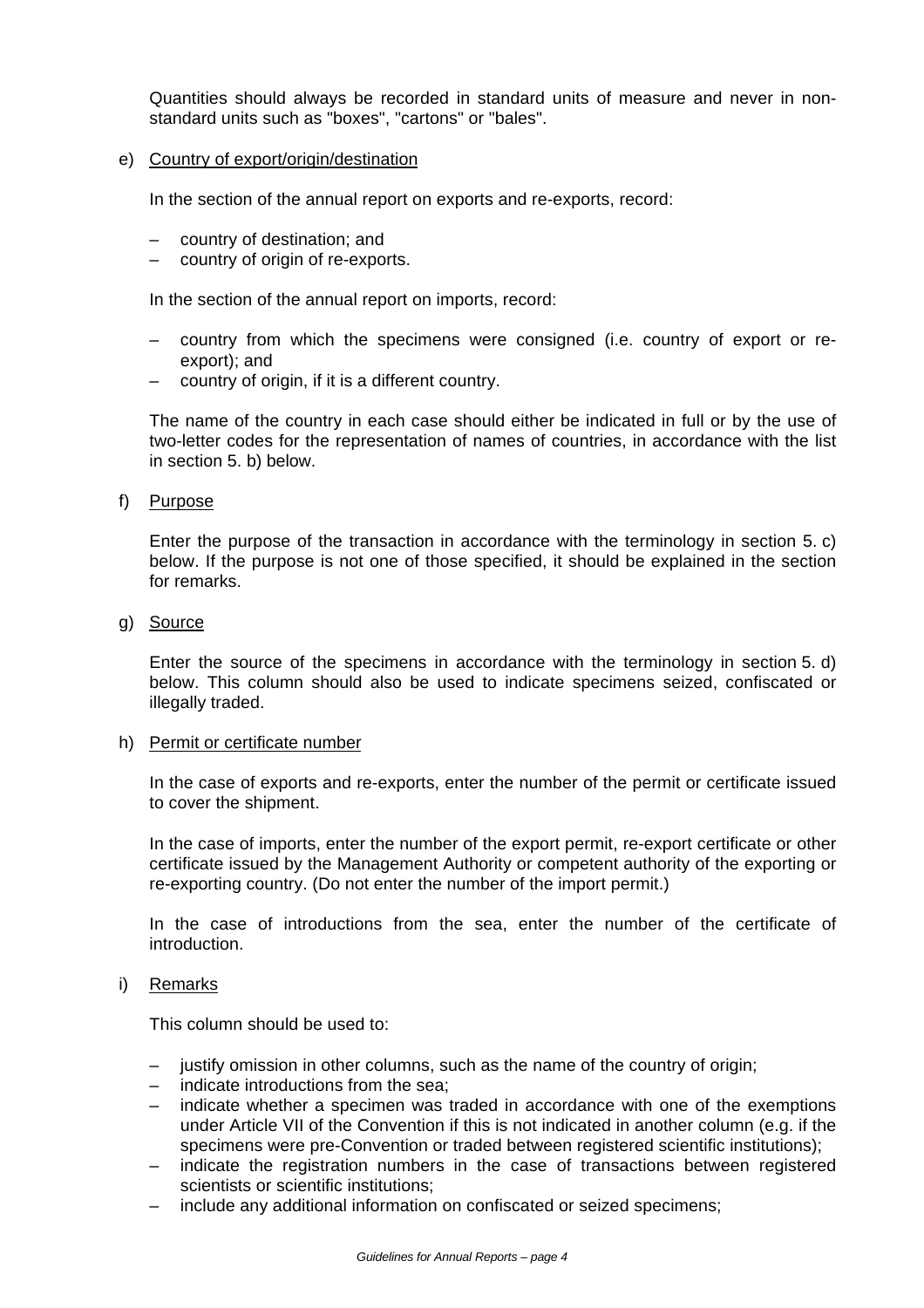– specify identification markings (tag number, ring number, etc.).

### **4. Recommended format**

Annual reports may be submitted in the form of printed or hand-written reports or in electronic format. In either case, the information submitted should correspond to that indicated in the following tables.

| Appendix   Species | Description | Quantity | <b>Country of</b><br>export or<br>re-export | Number of<br>export<br>permit or<br>re-export<br>certificate | Country<br>of origin<br>of re-<br>exports | <b>Purpose</b> | <b>Source</b> | <b>Remarks</b> |
|--------------------|-------------|----------|---------------------------------------------|--------------------------------------------------------------|-------------------------------------------|----------------|---------------|----------------|
|                    |             |          |                                             |                                                              |                                           |                |               |                |

### **IMPORTS**

### **EXPORTS/RE-EXPORTS**

| Appendix   Species | Description | Quantity | <b>Country of</b><br>destination | Number of<br>export<br>permit or<br>re-export<br>certificate | Country<br>of origin<br>of re-<br>exports | <b>Purpose</b> | Source | Remarks |
|--------------------|-------------|----------|----------------------------------|--------------------------------------------------------------|-------------------------------------------|----------------|--------|---------|
|                    |             |          |                                  |                                                              |                                           |                |        |         |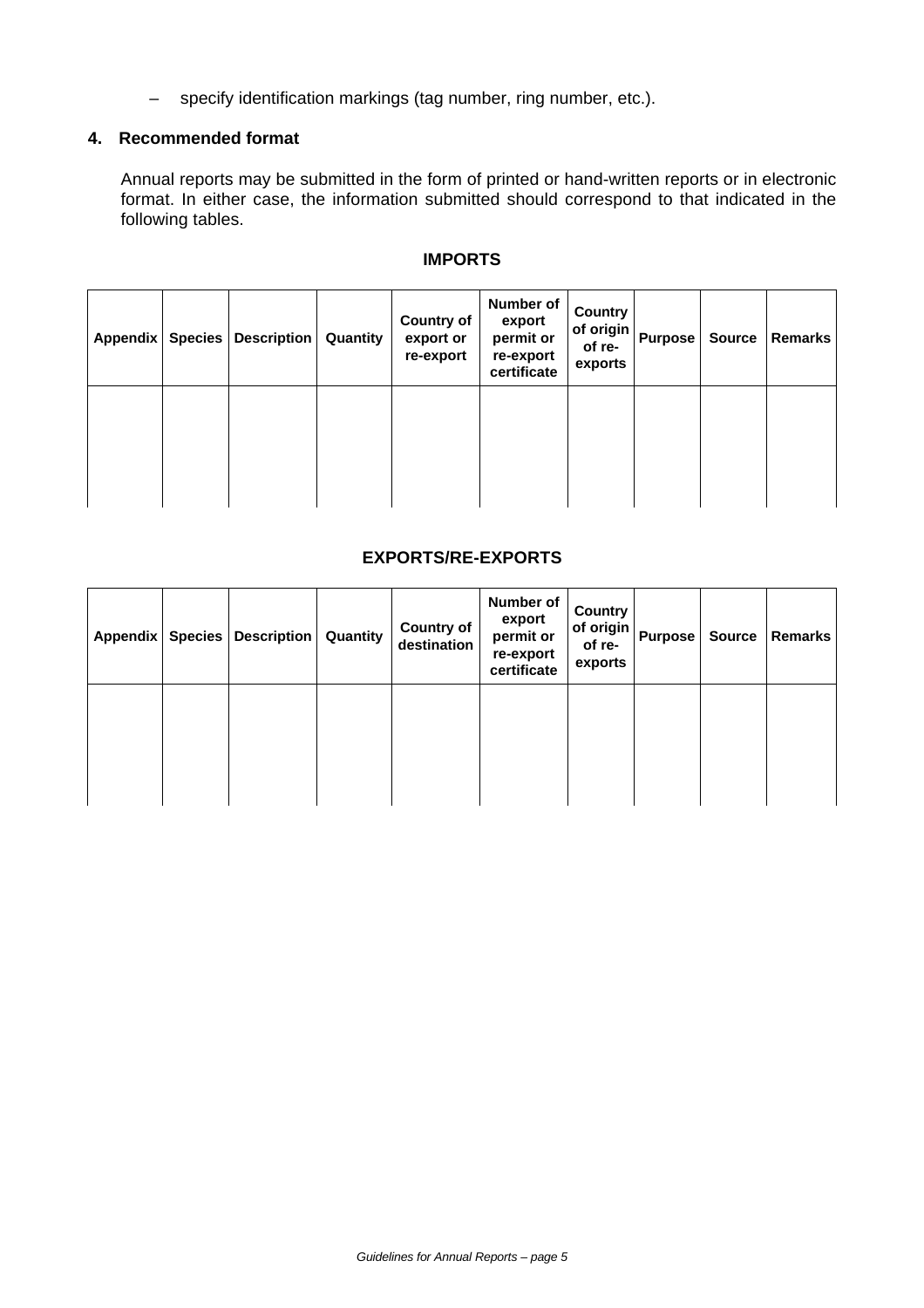# **5. Terminology**

## a) Description of specimens and units of quantity

| <b>Description</b> | Code       | <b>Preferred</b><br>unit  | <b>Alternative</b><br>unit | <b>Explanation</b>                                                                                                                                                                                                                                                                                                                                      |
|--------------------|------------|---------------------------|----------------------------|---------------------------------------------------------------------------------------------------------------------------------------------------------------------------------------------------------------------------------------------------------------------------------------------------------------------------------------------------------|
| bark               | <b>BAR</b> | kg                        |                            | tree bark                                                                                                                                                                                                                                                                                                                                               |
| body               | <b>BOD</b> | no.                       | kg                         | substantially whole dead animals,<br>including fresh or processed fish, stuffed<br>turtles, preserved butterflies, reptiles in<br>alcohol, whole stuffed hunting trophies,<br>etc.                                                                                                                                                                      |
| bone               | <b>BON</b> | kg                        | no.                        | bones, including jaws                                                                                                                                                                                                                                                                                                                                   |
| calipee            | CAL        | kg                        |                            | calipee or calipash (turtle cartilage for<br>soup)                                                                                                                                                                                                                                                                                                      |
| carapace           | <b>CAP</b> | no.                       | kg                         | raw or unworked whole shells of<br>Testudinata species                                                                                                                                                                                                                                                                                                  |
| carving            | <b>CAR</b> | kg                        | m <sup>3</sup>             | carvings (including wood, and including<br>finished wood products such as furniture,<br>musical instruments and handicrafts). NB:<br>there are some species from which more<br>than one type of product may be carved<br>(e.g. horn and bone); where necessary,<br>the description should therefore indicate<br>the type of product (e.g. horn carving) |
| caviar             | EGG        | kg                        |                            | caviar                                                                                                                                                                                                                                                                                                                                                  |
| chips              | <b>CHP</b> | kg                        |                            | chips of timber, especially Aquilaria<br>malaccensis and Pterocarpus santalinus                                                                                                                                                                                                                                                                         |
| claw               | <b>CLA</b> | no.                       | kg                         | claws - e.g. of Felidae, Ursidae or<br>Crocodylia (NB: 'turtle claws' are usually<br>scales and not real claws)                                                                                                                                                                                                                                         |
| cloth              | <b>CLO</b> | m <sup>2</sup>            | kg                         | $cloth - if the cloth is not made entirely$<br>from the hair of a CITES species, the<br>weight of hair of the species concerned<br>should instead, if possible, be recorded<br>under "HAI"                                                                                                                                                              |
| coral (raw)        | <b>COR</b> | kg                        | no.                        | coral, raw or unworked. NB: the trade<br>should be recorded by number of pieces<br>only if the coral specimens are<br>transported in water                                                                                                                                                                                                              |
| culture            | <b>CUL</b> | no. of<br>flasks,<br>etc. |                            | cultures of artificially propagated plants                                                                                                                                                                                                                                                                                                              |
| derivatives        | <b>DER</b> | kg/l                      |                            | derivatives                                                                                                                                                                                                                                                                                                                                             |
| dried plant        | <b>DPL</b> | no.                       |                            | dried plants - e.g. herbarium specimens                                                                                                                                                                                                                                                                                                                 |
| ear                | <b>EAR</b> | no.                       |                            | ears - usually elephant                                                                                                                                                                                                                                                                                                                                 |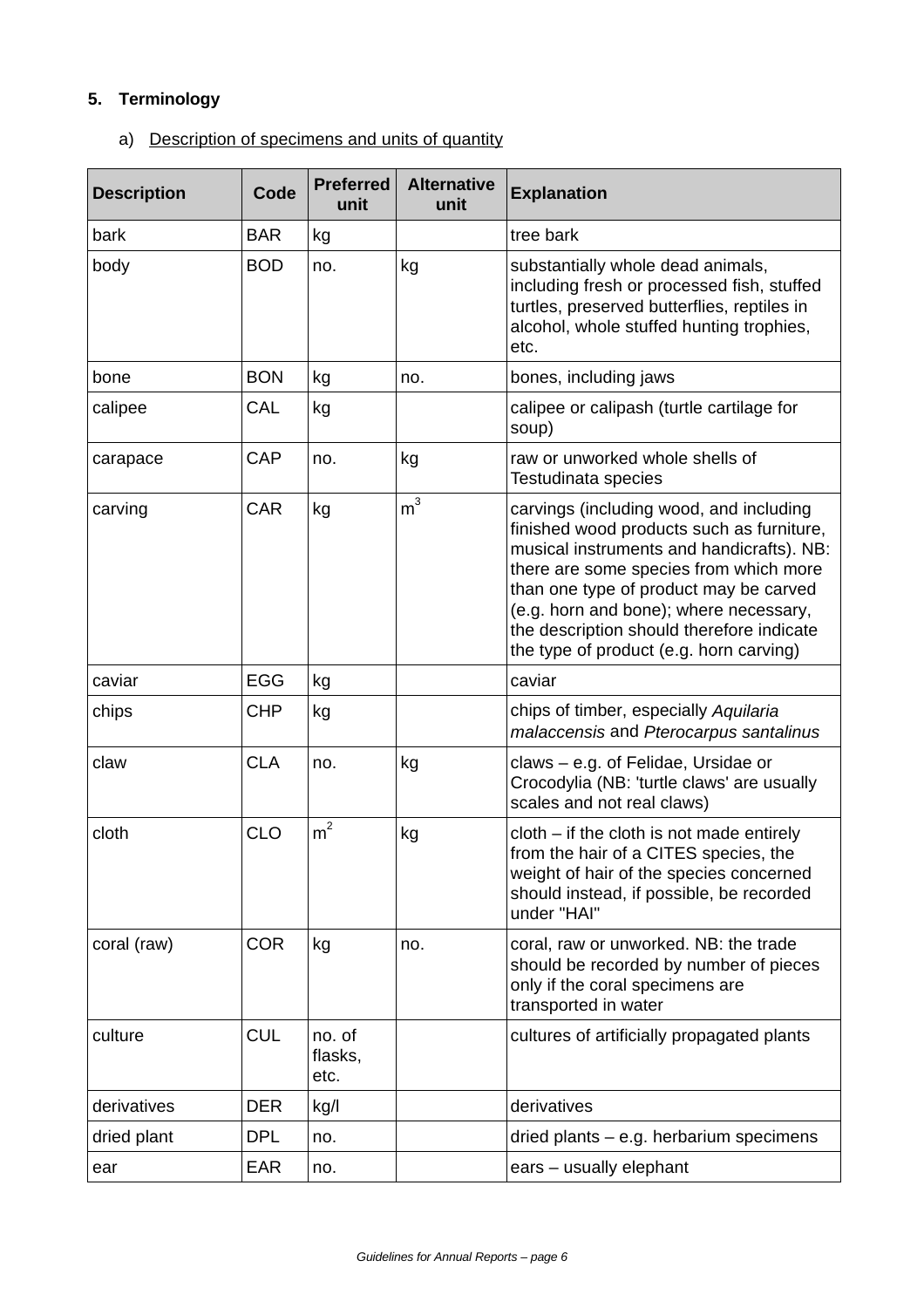| <b>Description</b>         | Code       | <b>Preferred</b><br>unit | <b>Alternative</b><br>unit | <b>Explanation</b>                                                                                                                                                                                                 |
|----------------------------|------------|--------------------------|----------------------------|--------------------------------------------------------------------------------------------------------------------------------------------------------------------------------------------------------------------|
| egg                        | <b>EGG</b> | no.                      | kg                         | whole dead or blown eggs (see also<br>'caviar')                                                                                                                                                                    |
| egg (live)                 | <b>EGL</b> | no.                      | kg                         | live eggs – usually birds and reptiles but<br>includes fish and invertebrates                                                                                                                                      |
| extract                    | <b>EXT</b> | kg                       |                            | extract - usually plant extracts                                                                                                                                                                                   |
| feather                    | <b>FEA</b> | kg/wings                 | no.                        | feathers $-$ in the case of objects<br>(e.g. pictures) made of feathers, record<br>the number of objects                                                                                                           |
| fibre                      | <b>FIB</b> | kg                       | m                          | fibres – e.g. plant fibre but includes strings<br>of tennis rackets                                                                                                                                                |
| flower                     | <b>FLO</b> | kg                       |                            | flowers                                                                                                                                                                                                            |
| flower pot                 | <b>FPT</b> | no.                      |                            | flower pots $-$ e.g. made of treefern fibres<br>(NB: live plants traded in so-called<br>'community pots' should be recorded as<br>live plants', not as flower pots                                                 |
| frog legs                  | <b>LEG</b> | kg                       |                            | frog legs                                                                                                                                                                                                          |
| fruit                      | <b>FRU</b> | kg                       |                            | fruit                                                                                                                                                                                                              |
| foot                       | <b>FOO</b> | no.                      |                            | $feet - e.g.$ of elephant, rhinoceros,<br>hippopotamus, lion, crocodile, etc.                                                                                                                                      |
| gall                       | <b>GAL</b> | kg                       |                            | gall                                                                                                                                                                                                               |
| gall bladder               | <b>GAB</b> | no.                      | kg                         | gall bladder                                                                                                                                                                                                       |
| garment                    | <b>GAR</b> | no.                      |                            | garments - including gloves and hats but<br>not shoes. Includes trimming or decoration<br>on garments                                                                                                              |
| genitalia                  | <b>GEN</b> | kg                       | no.                        | castrates and dried penes                                                                                                                                                                                          |
| graft rootstock            | <b>GRS</b> | no.                      |                            | graft rootstocks                                                                                                                                                                                                   |
| hair                       | HAI        | kg                       | g                          | hair – includes all animal hair, e.g. of<br>elephant, yak, vicuña, guanaco                                                                                                                                         |
| horn                       | <b>HOR</b> | no.                      | kg                         | horns - includes antlers                                                                                                                                                                                           |
| leather product<br>(small) | <b>LPS</b> | no.                      |                            | small manufactured products of leather -<br>e.g. belts, braces, bicycle saddles, cheque<br>book or credit card holders, earrings, key<br>fobs, notebooks, purses, shoes, tobacco<br>pouches, wallets, watch-straps |
| leather product<br>(large) | <b>LPL</b> | no.                      |                            | large manufactured products of leather -<br>e.g. briefcases, furniture, handbags,<br>suitcases, travel trunks                                                                                                      |
| live                       | LIV        | no.                      | kg                         | live animals and plants                                                                                                                                                                                            |
| leaf                       | <b>LVS</b> | kg                       | no.                        | leaves                                                                                                                                                                                                             |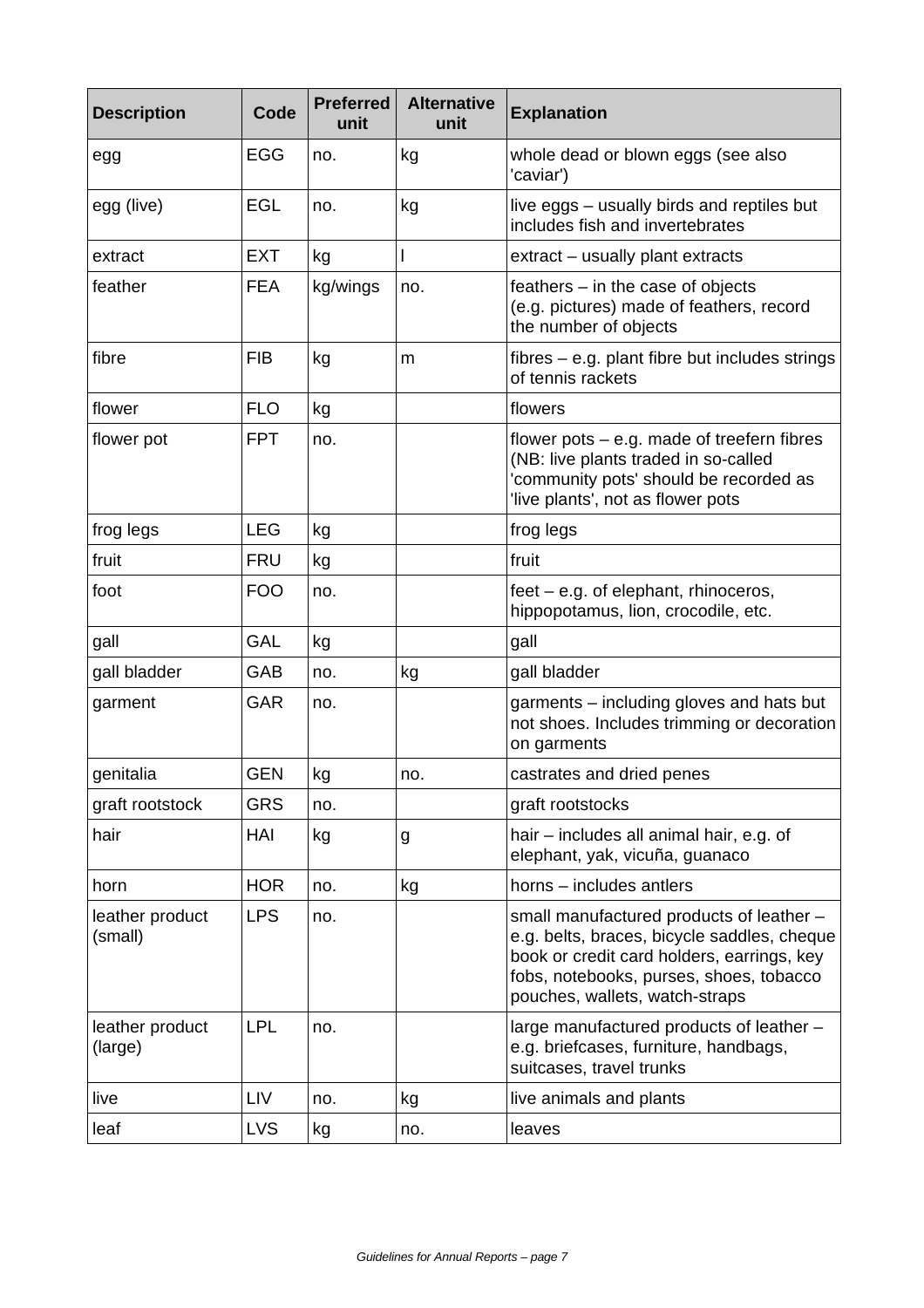| <b>Description</b> | Code       | <b>Preferred</b><br>unit | <b>Alternative</b><br>unit | <b>Explanation</b>                                                                                                                                                                                                                                                                                      |
|--------------------|------------|--------------------------|----------------------------|---------------------------------------------------------------------------------------------------------------------------------------------------------------------------------------------------------------------------------------------------------------------------------------------------------|
| logs               | <b>LOG</b> | m <sup>3</sup>           |                            | all wood in the rough, whether or not<br>stripped of bark or sapwood, or roughly<br>squared, for processing notably into sawn<br>wood, pulpwood or veneer sheets.<br>NB: trade in logs of special purpose<br>timbers traded by weight (e.g. lignum<br>vitae, Guaiacum spp.) should be recorded<br>in kg |
| meat               | <b>MEA</b> | kg                       |                            | meat, including flesh of fish if not whole<br>(see "body")                                                                                                                                                                                                                                              |
| medicine           | <b>MED</b> | kg/l                     |                            | medicine                                                                                                                                                                                                                                                                                                |
| musk               | <b>MUS</b> | g                        |                            | musk                                                                                                                                                                                                                                                                                                    |
| oil                | OIL        | kg                       |                            | oil - e.g. from turtles, seals, whales, fish                                                                                                                                                                                                                                                            |
| piece – bone       | <b>BOP</b> | kg                       |                            | pieces of bone, not manufactured                                                                                                                                                                                                                                                                        |
| piece – horn       | <b>HOP</b> | kg                       |                            | pieces of horn, not manufactured -<br>includes scrap                                                                                                                                                                                                                                                    |
| piece - ivory      | <b>IVP</b> | kg                       |                            | ivory pieces, not manufactured – includes<br>scrap                                                                                                                                                                                                                                                      |
| plate              | <b>PLA</b> | m <sup>2</sup>           |                            | plates of fur skins – includes rugs if made<br>of several skins                                                                                                                                                                                                                                         |
| powder             | <b>POW</b> | kg                       |                            | powder                                                                                                                                                                                                                                                                                                  |
| root               | <b>ROO</b> | no.                      | kg                         | roots, bulbs, corms or tubers                                                                                                                                                                                                                                                                           |
| sawn wood          | <b>SAW</b> | m <sup>3</sup>           |                            | wood simply sawn lengthwise or produced<br>by a profile-chipping process; normally<br>exceeds 6mm in thickness. NB: trade in<br>sawn wood of special purpose timbers<br>traded by weight (e.g. lignum vitae,<br>Guaiacum spp.) should be recorded in kg                                                 |
| scale              | <b>SCA</b> | kg                       |                            | scales $-$ e.g. of turtle, other reptiles, fish,<br>pangolin                                                                                                                                                                                                                                            |
| seed               | <b>SEE</b> | kg                       |                            | seeds                                                                                                                                                                                                                                                                                                   |
| shell              | <b>SHE</b> | no.                      | kg                         | raw or unworked shell of molluscs or<br>eggshell except whole eggs                                                                                                                                                                                                                                      |
| side               | <b>SID</b> | no.                      |                            | sides or flanks of skins; does not include<br>crocodilian Tinga frames (see under 'skin')                                                                                                                                                                                                               |
| skeleton           | <b>SKE</b> | no.                      |                            | substantially whole skeletons                                                                                                                                                                                                                                                                           |
| skin               | <b>SKI</b> | no.                      |                            | substantially whole skins, raw or tanned,<br>including crocodilian Tinga frames                                                                                                                                                                                                                         |
| skin piece         | <b>SKP</b> | kg                       |                            | skin pieces – including scraps, raw or<br>tanned                                                                                                                                                                                                                                                        |
| skull              | <b>SKU</b> | no.                      |                            | skulls                                                                                                                                                                                                                                                                                                  |
| soup               | SOU        | kg                       |                            | soup $-$ e.g. of turtle                                                                                                                                                                                                                                                                                 |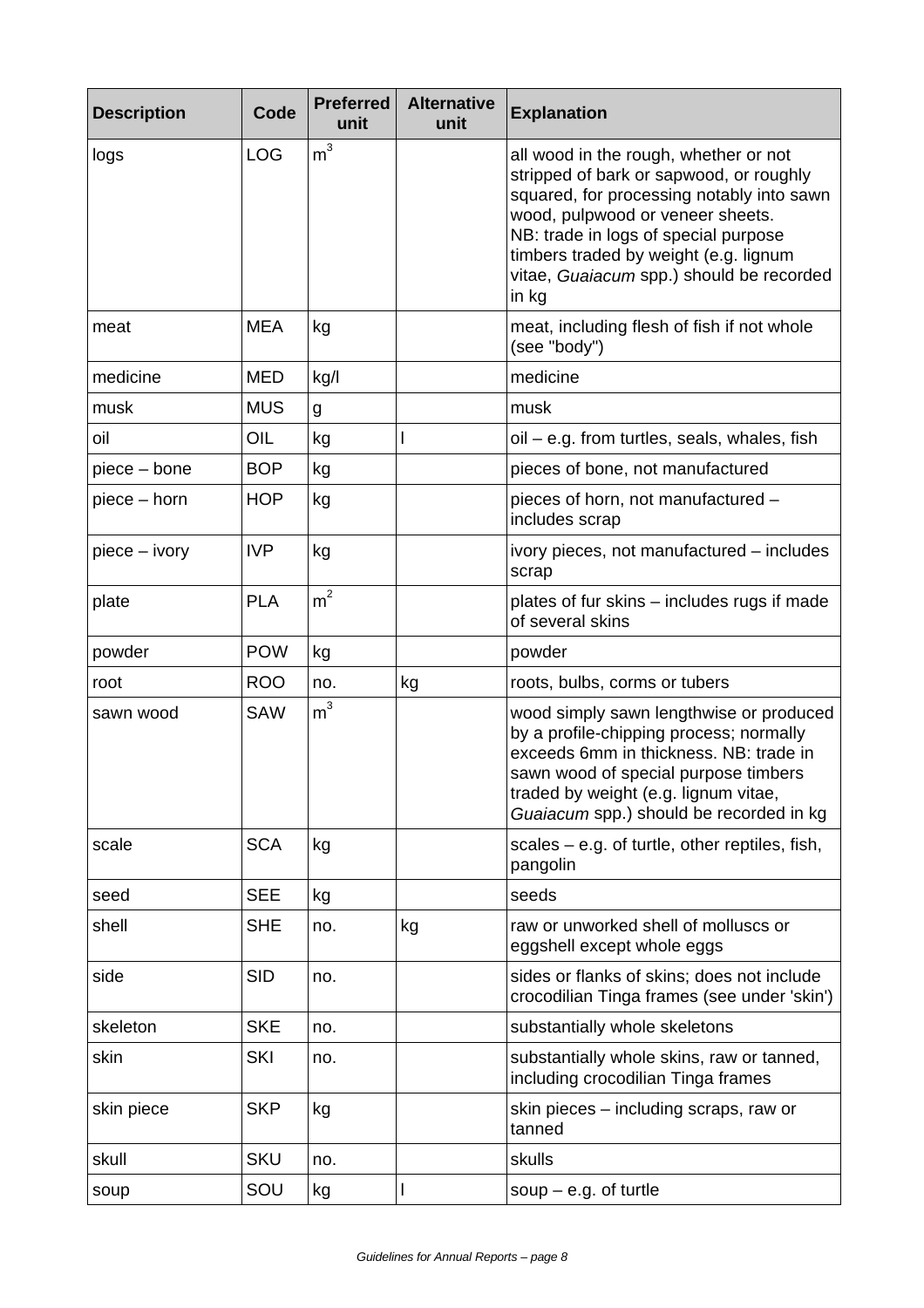| <b>Description</b>                                                                                                                                                                                                                                                                                                  | Code                     | <b>Preferred</b><br>unit         | <b>Alternative</b><br>unit | <b>Explanation</b>                                                                                                                                                                                                                                                                                                                                                                                                                                                                                             |  |
|---------------------------------------------------------------------------------------------------------------------------------------------------------------------------------------------------------------------------------------------------------------------------------------------------------------------|--------------------------|----------------------------------|----------------------------|----------------------------------------------------------------------------------------------------------------------------------------------------------------------------------------------------------------------------------------------------------------------------------------------------------------------------------------------------------------------------------------------------------------------------------------------------------------------------------------------------------------|--|
| specimen<br>(scientific)                                                                                                                                                                                                                                                                                            | <b>SPE</b>               | kg/l/ml                          |                            | scientific specimens - includes blood,<br>tissue (e.g. kidney, spleen, etc.),<br>histological preparations, etc.                                                                                                                                                                                                                                                                                                                                                                                               |  |
| stem                                                                                                                                                                                                                                                                                                                | <b>STE</b>               | no.                              | kg                         | plant stems                                                                                                                                                                                                                                                                                                                                                                                                                                                                                                    |  |
| tail                                                                                                                                                                                                                                                                                                                | <b>TAI</b>               | no.                              | kg                         | tails $-$ e.g. of caiman (for leather) or fox<br>(for garment trimming, collars, boas, etc.)                                                                                                                                                                                                                                                                                                                                                                                                                   |  |
| tooth                                                                                                                                                                                                                                                                                                               | TEE                      | no.                              | kg                         | $teeth - e.g.$ of whale, lion, hippopotamus,<br>crocodile, etc.                                                                                                                                                                                                                                                                                                                                                                                                                                                |  |
| timber                                                                                                                                                                                                                                                                                                              | <b>TIM</b>               | m <sup>3</sup>                   | kg                         | raw timber except saw-logs and sawn<br>wood                                                                                                                                                                                                                                                                                                                                                                                                                                                                    |  |
| trophy                                                                                                                                                                                                                                                                                                              | <b>TRO</b>               | no.                              |                            | trophy – all the trophy parts of one animal<br>if they are exported together: e.g. horns<br>(2), skull, cape, backskin, tail and feet (i.e.<br>ten specimens) constitute one trophy. But<br>if, for example, the skull and horns are the<br>only specimens of an animal that are<br>exported, then these items together<br>should be recorded as one trophy.<br>Otherwise the items should be recorded<br>separately. A whole stuffed body is<br>recorded under "BOD". A skin alone is<br>recorded under "SKI" |  |
| tusk                                                                                                                                                                                                                                                                                                                | <b>TUS</b>               | no.                              | kg                         | substantially whole tusks, whether or not<br>worked. Includes tusks of elephant,<br>hippopotamus, walrus, narwhal, but not<br>other teeth                                                                                                                                                                                                                                                                                                                                                                      |  |
| veneer sheets<br>- rotary veneer<br>– sliced veneer                                                                                                                                                                                                                                                                 | <b>VEN</b><br><b>VEN</b> | m <sup>3</sup><br>m <sup>2</sup> | kg<br>kg                   | Thin layers or sheets of wood of uniform<br>thickness, usually 6mm or less in<br>thickness, usually peeled (rotary veneer)<br>or sliced (sliced veneer), for use in making<br>plywood, for veneering furniture, veneer<br>containers, etc.                                                                                                                                                                                                                                                                     |  |
| wax                                                                                                                                                                                                                                                                                                                 | <b>WAX</b>               | kg                               |                            | wax, including ambergris                                                                                                                                                                                                                                                                                                                                                                                                                                                                                       |  |
| Key to units (equivalent non metric measurements may be used)<br>$=$ grams<br>g<br>kg<br>= kilograms<br>$=$ litres<br>$\text{cm}^3$<br>$=$ cubic centimetres<br>$=$ millilitres<br>ml<br>$=$ metres<br>m<br>m <sup>2</sup><br>$=$ square metres<br>m <sup>3</sup><br>= cubic metres<br>= number of specimens<br>no. |                          |                                  |                            |                                                                                                                                                                                                                                                                                                                                                                                                                                                                                                                |  |

## b) Names of countries and territories

The countries and entities listed below are designated in accordance with the International Standard "Codes for the representation of names of countries" published by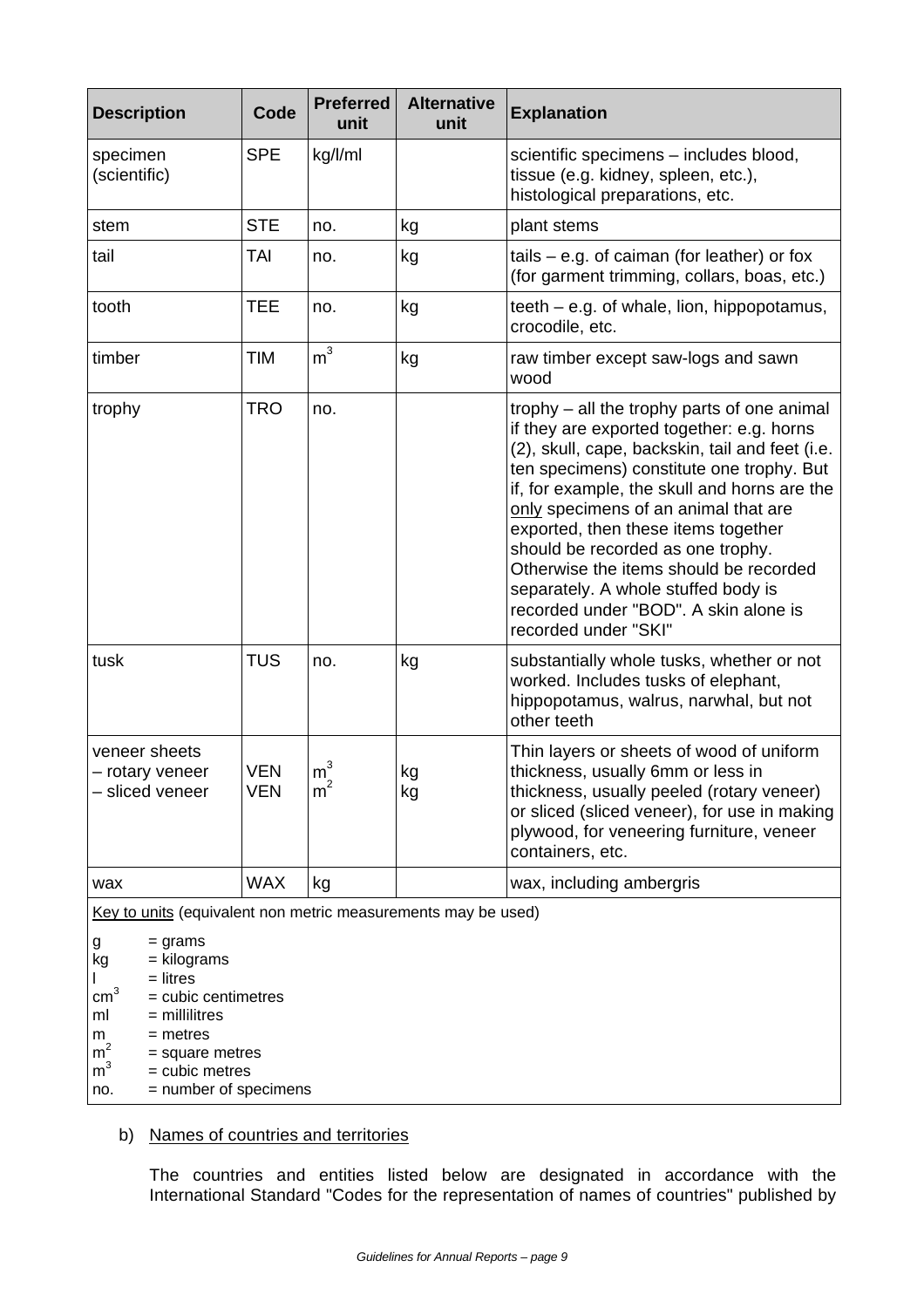the International Organization for Standardization (ISO). Out-of-date names of countries and territories are retained for purposes of recording re-exports of specimens originating in those places. The ISO list is based on the list included in the "United Nations Standard Country or Area Code for Statistical Use" established by the Statistical Office of the United Nations. The names of countries, territories or other areas correspond to those given in the United Nations "Terminology Bulletin", issued by the Department of Conference Services. Some additional entities are included in the ISO International Standard with a view to providing more complete global coverage. However, the designations do not imply the expression of any opinion whatsoever on the part of the CITES Secretariat or the Secretariat of the United Nations concerning the legal status of any country, territory, city or area, or of its authorities, or concerning the delimitation of its frontiers or boundaries.

| Code      | <b>Name</b>            |
|-----------|------------------------|
| AF        | Afghanistan            |
| <b>AL</b> | Albania                |
| DZ        | Algeria                |
| <b>AS</b> | American Samoa         |
| <b>AD</b> | Andorra                |
| <b>AO</b> | Angola                 |
| AI        | Anguilla               |
| AQ        | Antarctica             |
| AG        | Antigua and Barbuda    |
| <b>AR</b> | Argentina              |
| AM        | Armenia                |
| <b>AW</b> | Aruba                  |
| <b>AU</b> | Australia              |
| <b>AT</b> | Austria                |
| <b>AZ</b> | Azerbaijan             |
| BS        | <b>Bahamas</b>         |
| BH        | <b>Bahrain</b>         |
| <b>BD</b> | Bangladesh             |
| ВB        | <b>Barbados</b>        |
| BY        | <b>Belarus</b>         |
| BE        | Belgium                |
| <b>BZ</b> | <b>Belize</b>          |
| <b>BJ</b> | <b>Benin</b>           |
| <b>BM</b> | Bermuda                |
| BT        | <b>Bhutan</b>          |
| <b>BO</b> | <b>Bolivia</b>         |
| BA        | Bosnia and Herzegovina |

| Code      | <b>Name</b>                           |
|-----------|---------------------------------------|
| <b>BW</b> | <b>Botswana</b>                       |
| BV        | <b>Bouvet Island</b>                  |
| <b>BR</b> | <b>Brazil</b>                         |
| IO        | <b>British Indian Ocean Territory</b> |
| VG        | <b>British Virgin Islands</b>         |
| <b>BN</b> | <b>Brunei Darussalam</b>              |
| BG        | <b>Bulgaria</b>                       |
| <b>BF</b> | <b>Burkina Faso</b>                   |
| BI        | <b>Burundi</b>                        |
| KH        | Cambodia                              |
| <b>CM</b> | Cameroon                              |
| CA        | Canada                                |
| <b>CV</b> | Cape Verde                            |
| KY        | Cayman Islands                        |
| <b>CF</b> | <b>Central African Republic</b>       |
| <b>TD</b> | Chad                                  |
| <b>CL</b> | Chile                                 |
| <b>CN</b> | China                                 |
| <b>CX</b> | Christmas Island                      |
| CC        | Cocos (Keeling) Islands               |
| CO        | Colombia                              |
| ΚM        | Comoros                               |
| CG        | Congo                                 |
| CK        | Cook Islands                          |
| CR        | Costa Rica                            |
| <b>CI</b> | Côte d'Ivoire                         |
| HR        | Croatia                               |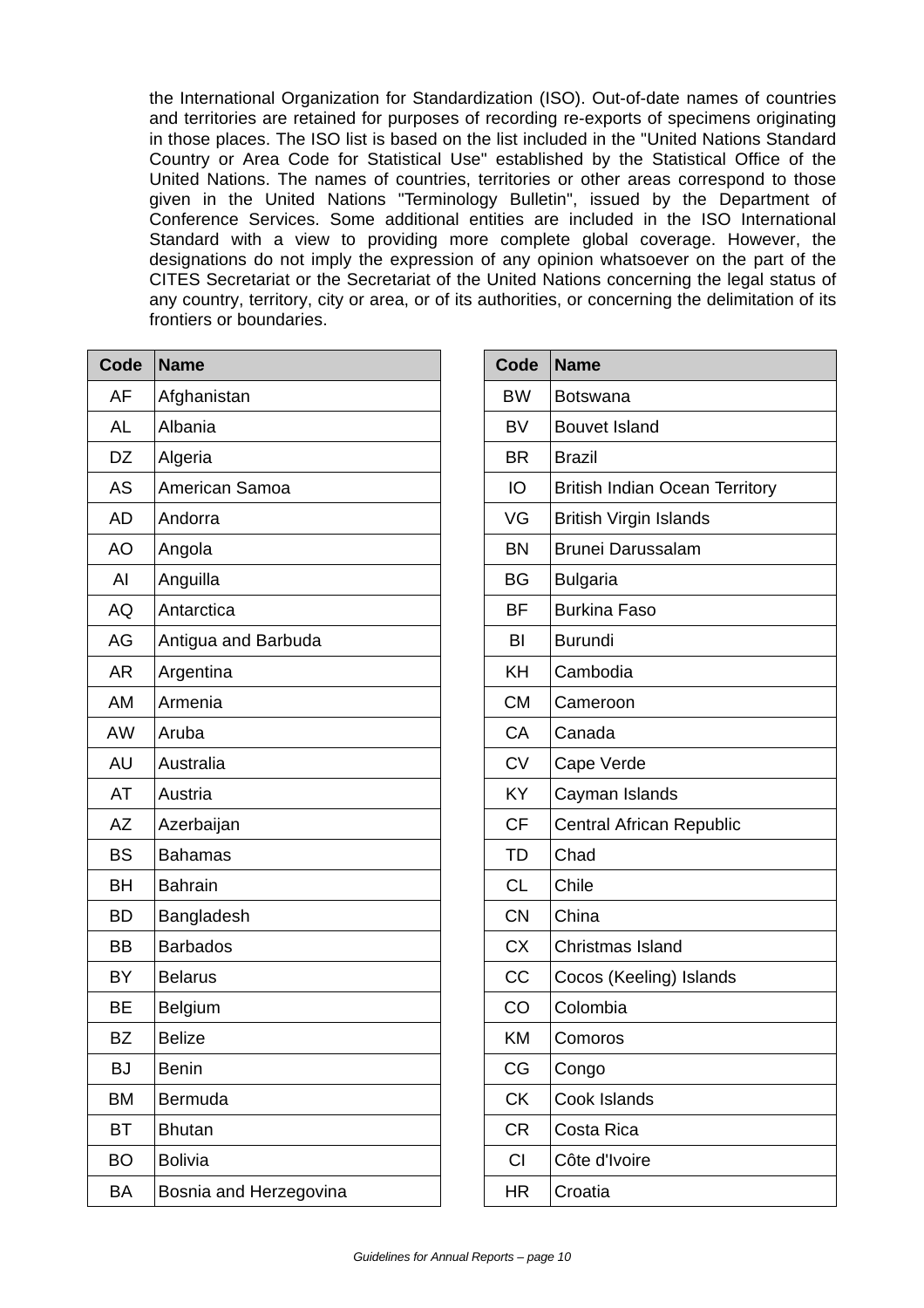| Code      | <b>Name</b>                              |
|-----------|------------------------------------------|
| CU        | Cuba                                     |
| <b>CY</b> | Cyprus                                   |
| CZ        | <b>Czech Republic</b>                    |
| <b>KP</b> | Democratic People's Republic of<br>Korea |
| <b>CD</b> | Democratic Republic of the Congo         |
| DK        | Denmark                                  |
| <b>DJ</b> | Djibouti                                 |
| <b>DM</b> | Dominica                                 |
| DO        | Dominican Republic                       |
| <b>TP</b> | <b>East Timor</b>                        |
| EC        | Ecuador                                  |
| EG        | Egypt                                    |
| <b>SV</b> | El Salvador                              |
| GQ        | <b>Equatorial Guinea</b>                 |
| <b>ER</b> | Eritrea                                  |
| EE        | Estonia                                  |
| ET        | Ethiopia                                 |
| <b>FK</b> | <b>Falkland Islands</b>                  |
| FO        | Faroe Islands                            |
| <b>FJ</b> | Fiji                                     |
| FI        | Finland                                  |
| <b>FR</b> | France                                   |
| GF        | <b>French Guiana</b>                     |
| PF        | French Polynesia                         |
| <b>TF</b> | <b>French Southern Territories</b>       |
| GA        | Gabon                                    |
| <b>GM</b> | Gambia                                   |
| <b>GE</b> | Georgia                                  |
| DE        | Germany                                  |
| <b>GH</b> | Ghana                                    |
| GI        | Gibraltar                                |
| <b>GR</b> | Greece                                   |
| GL        | Greenland                                |
| GD        | Grenada                                  |
| <b>GP</b> | Guadeloupe                               |

| <b>Code</b>  | <b>Name</b>                        |
|--------------|------------------------------------|
| GU           | Guam                               |
| GT           | Guatemala                          |
| <b>GN</b>    | Guinea                             |
| <b>GW</b>    | Guinea-Bissau                      |
| GY           | Guyana                             |
| НT           | Haiti                              |
| HM           | <b>Heard and Mc Donald Islands</b> |
| <b>VA</b>    | <b>Holy See</b>                    |
| HN           | Honduras                           |
| HK           | Hong Kong                          |
| HU           | Hungary                            |
| <b>IS</b>    | Iceland                            |
| IN           | India                              |
| ID           | Indonesia                          |
| <b>IR</b>    | Iran (Islamic Republic of)         |
| IQ           | Iraq                               |
| ΙE           | Ireland                            |
| IL           | Israel                             |
| ΙT           | Italy                              |
| <b>JM</b>    | Jamaica                            |
| <b>JP</b>    | Japan                              |
| <b>JO</b>    | Jordan                             |
| KZ           | Kazakstan                          |
| ΚE           | Kenya                              |
| KI           | Kiribati                           |
| <b>KW</b>    | <b>Kuwait</b>                      |
| KG           | Kyrgyzstan                         |
| LA           | Lao People's Democratic Republic   |
| LV           | Latvia                             |
| LB           | Lebanon                            |
| LS           | Lesotho                            |
| <b>LR</b>    | Liberia                            |
| LY           | Libyan Arab Jamahiriya             |
| $\mathsf{L}$ | Liechtenstein                      |
| LТ           | Lithuania                          |
| LU           | Luxembourg                         |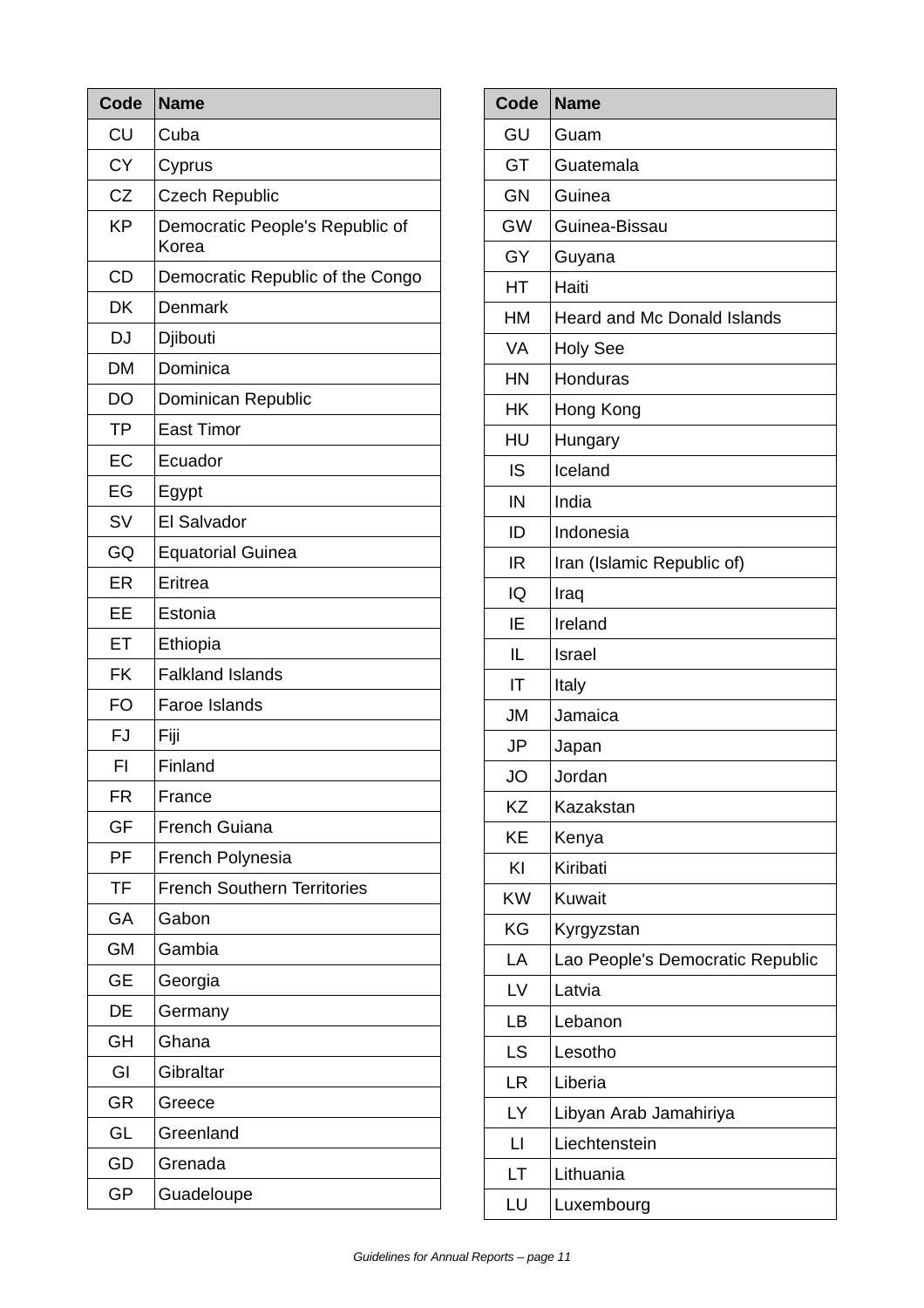| Code      | <b>Name</b>                                       |
|-----------|---------------------------------------------------|
| <b>MO</b> | Macau                                             |
| <b>MK</b> | Macedonia, the former Yugoslav<br>Republic of (*) |
| <b>MG</b> | Madagascar                                        |
| <b>MW</b> | Malawi                                            |
| <b>MY</b> | Malaysia                                          |
| <b>MV</b> | <b>Maldives</b>                                   |
| <b>ML</b> | Mali                                              |
| MT        | Malta                                             |
| MН        | <b>Marshall Islands</b>                           |
| <b>MQ</b> | Martinique                                        |
| <b>MR</b> | Mauritania                                        |
| <b>MU</b> | <b>Mauritius</b>                                  |
| YT        | Mayotte                                           |
| <b>MX</b> | Mexico                                            |
| <b>FM</b> | Micronesia (Federated States of)                  |
| <b>MD</b> | Moldova, Republic of                              |
| <b>MC</b> | Monaco                                            |
| <b>MN</b> | Mongolia                                          |
| <b>MS</b> | Montserrat                                        |
| <b>MA</b> | Morocco                                           |
| <b>MZ</b> | Mozambique                                        |
| <b>MM</b> | Myanmar                                           |
| <b>NA</b> | Namibia                                           |
| <b>NR</b> | Nauru                                             |
| <b>NP</b> | Nepal                                             |
| <b>NL</b> | Netherlands                                       |
| AN        | <b>Netherlands Antilles</b>                       |
| <b>NT</b> | <b>Neutral Zone</b>                               |
| <b>NC</b> | New Caledonia                                     |
| <b>NZ</b> | <b>New Zealand</b>                                |
| NI        | Nicaragua                                         |
| NE        | Niger                                             |
| <b>NG</b> | Nigeria                                           |
| <b>NU</b> | <b>Niue</b>                                       |
| <b>NF</b> | Norfolk Island                                    |

| <b>Code</b> | <b>Name</b>                    |
|-------------|--------------------------------|
| <b>MP</b>   | Northern Mariana Islands       |
| <b>NO</b>   | Norway                         |
| <b>OM</b>   | Oman                           |
| <b>PK</b>   | Pakistan                       |
| PW          | Palau                          |
| <b>PA</b>   | Panama                         |
| PG          | Papua New Guinea               |
| PY          | Paraguay                       |
| PE          | Peru                           |
| PH          | Philippines                    |
| PN          | Pitcairn Islands               |
| PL          | Poland                         |
| PT          | Portugal                       |
| <b>PR</b>   | <b>Puerto Rico</b>             |
| QA          | Qatar                          |
| <b>KR</b>   | Republic of Korea              |
| <b>RE</b>   | Reunion                        |
| <b>RO</b>   | Romania                        |
| <b>RU</b>   | <b>Russian Federation</b>      |
| <b>RW</b>   | Rwanda                         |
| <b>SH</b>   | Saint Helena and Dependencies  |
| KN          | Saint Kitts and Nevis          |
| <b>LC</b>   | Saint Lucia                    |
| <b>VC</b>   | Saint Vincent & the Grenadines |
| <b>WS</b>   | Samoa                          |
| <b>SM</b>   | San Marino                     |
| <b>ST</b>   | Sao Tome and Principe          |
| <b>SA</b>   | Saudi Arabia                   |
| SN          | Senegal                        |
| <b>SC</b>   | Seychelles                     |
| <b>SL</b>   | Sierra Leone                   |
| SG          | Singapore                      |
| <b>SK</b>   | Slovakia                       |
| SI          | Slovenia                       |
| <b>SB</b>   | Solomon Islands                |
| SO          | Somalia                        |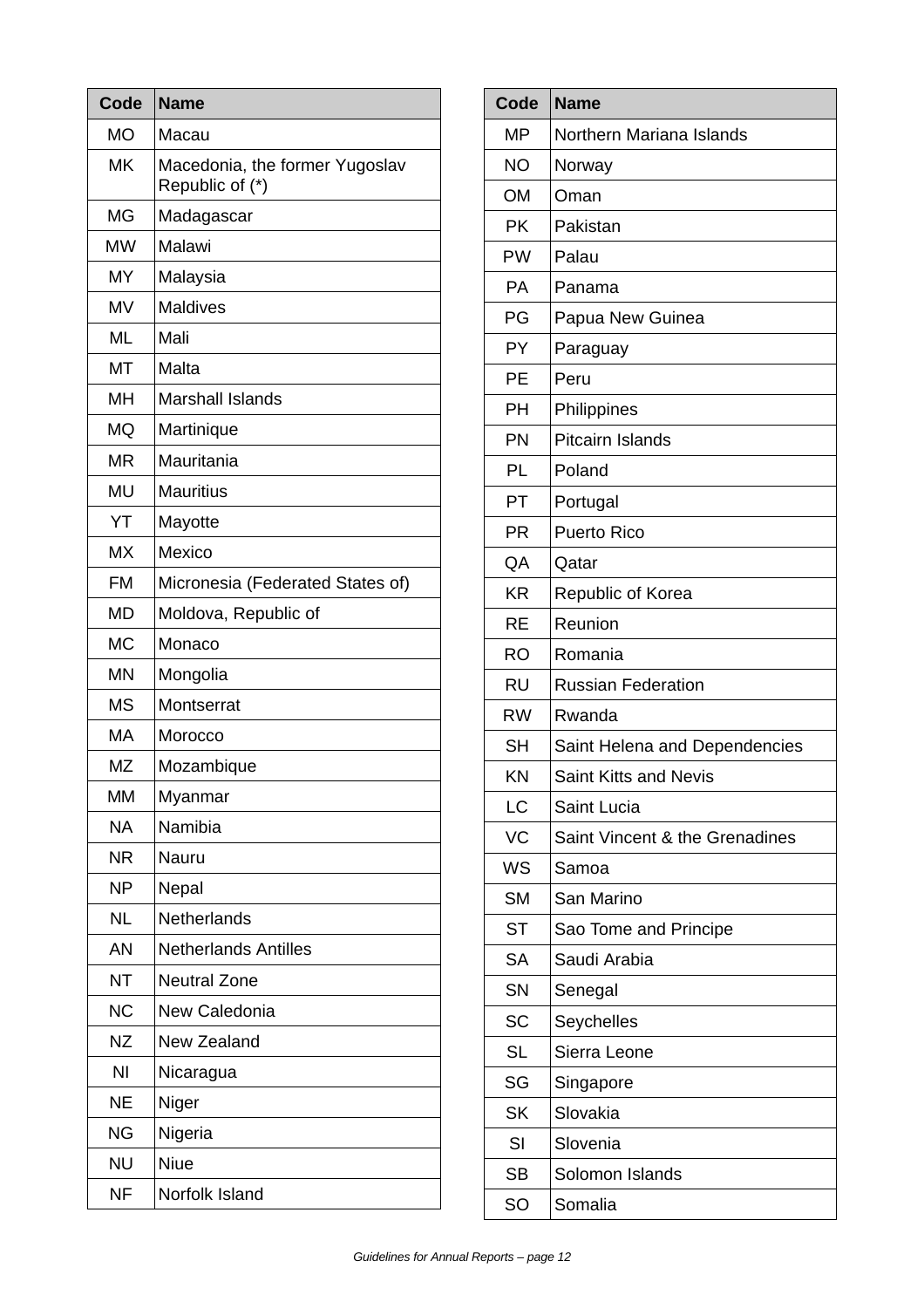| Code      | <b>Name</b>                                     |
|-----------|-------------------------------------------------|
| ZA        | South Africa                                    |
| GS        | South Georgia and the South<br>Sandwich Islands |
| ES        | Spain                                           |
| LK        | Sri Lanka                                       |
| <b>PM</b> | St Pierre and Miquelon                          |
| <b>SD</b> | Sudan                                           |
| <b>SR</b> | Suriname                                        |
| SJ        | Svalbard and Jan Mayen Islands                  |
| <b>SZ</b> | Swaziland                                       |
| <b>SE</b> | Sweden                                          |
| <b>CH</b> | Switzerland                                     |
| <b>SY</b> | Syrian Arab Republic                            |
| TW        | Taiwan, Province of China                       |
| TJ        | Tajikistan                                      |
| <b>TH</b> | Thailand                                        |
| <b>TG</b> | Togo                                            |
| <b>TK</b> | Tokelau                                         |
| TO        | Tonga                                           |
| <b>TT</b> | <b>Trinidad and Tobago</b>                      |
| <b>TN</b> | Tunisia                                         |
| <b>TR</b> | Turkey                                          |
| <b>TM</b> | Turkmenistan                                    |

| Code      | <b>Name</b>                         |
|-----------|-------------------------------------|
| <b>TC</b> | <b>Turks and Caicos Islands</b>     |
| <b>TV</b> | Tuvalu                              |
| <b>UM</b> | U.S. Minor Outlying Islands         |
| UG        | Uganda                              |
| <b>UA</b> | Ukraine                             |
| <b>AE</b> | <b>United Arab Emirates</b>         |
| <b>GB</b> | <b>United Kingdom</b>               |
| <b>TZ</b> | United Republic of Tanzania         |
| <b>US</b> | <b>United States of America</b>     |
| UY        | Uruguay                             |
| SU        | <b>USSR</b>                         |
| UZ        | Uzbekistan                          |
| VU        | Vanuatu                             |
| <b>VE</b> | Venezuela                           |
| <b>VN</b> | <b>Viet Nam</b>                     |
| VI        | Virgin Islands of the United States |
| <b>WF</b> | <b>Wallis and Futuna Islands</b>    |
| EH        | Western Sahara                      |
| YE        | Yemen                               |
| YU        | Yugoslavia                          |
| ZM        | Zambia                              |
| ZW        | Zimbabwe                            |

(\*) = provisional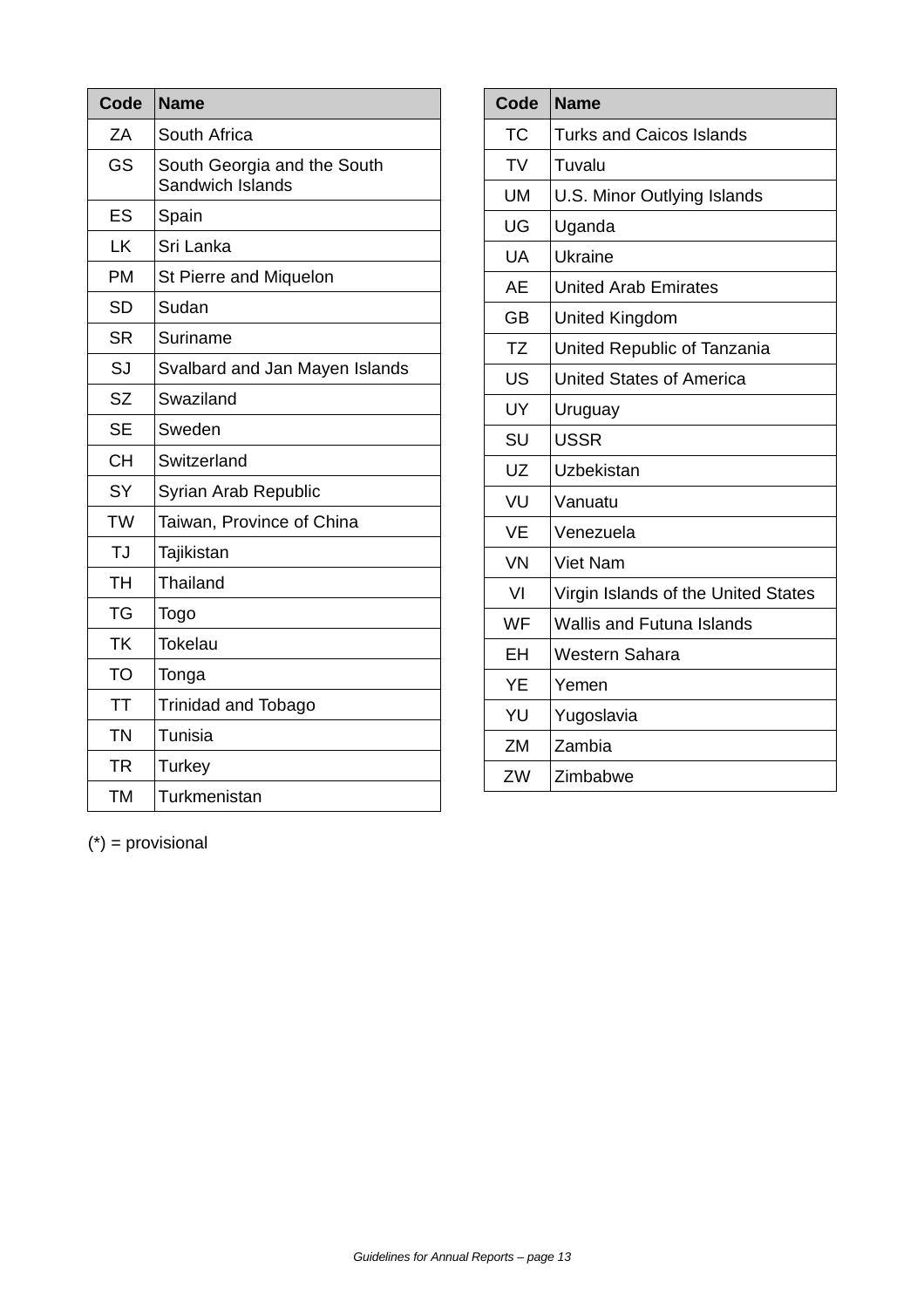## c) Purpose of trade

| Code | <b>Description</b>                                                   |
|------|----------------------------------------------------------------------|
| м    | Bio-medical research                                                 |
| G    | <b>Botanical gardens</b>                                             |
| В    | Breeding in captivity or artificial propagation                      |
| Q    | Circuses and travelling exhibitions                                  |
| т    | Commercial / Trade                                                   |
| Е    | Educational                                                          |
|      | Enforcement (e.g. evidence for use in court, specimens for training) |
| н    | Hunting trophies                                                     |
| P    | Personal                                                             |
| N    | Reintroduction or introduction into the wild                         |
| S    | <b>Scientific</b>                                                    |
|      | Zoos                                                                 |

If the purpose of the transaction is not one of the above, it should be explained in the section for remarks.

## d) Source of specimens

| Code | <b>Description</b>                                                                                                                                                                                                                                                                                                                                                                                                        |
|------|---------------------------------------------------------------------------------------------------------------------------------------------------------------------------------------------------------------------------------------------------------------------------------------------------------------------------------------------------------------------------------------------------------------------------|
| W    | Specimens taken from the wild                                                                                                                                                                                                                                                                                                                                                                                             |
| R    | Specimens originating in a ranching operation                                                                                                                                                                                                                                                                                                                                                                             |
| D    | Appendix-I animals bred in captivity for commercial purposes and Appendix-I plants<br>artificially propagated for commercial purposes, as well as parts and derivatives<br>thereof, exported under the provisions of Article VII, paragraph 4, of the Convention                                                                                                                                                          |
| A    | Plants that are artificially propagated in accordance with Resolution Conf. 9.18<br>(Rev.), paragraph a), as well as parts and derivatives thereof, exported under<br>the provisions of Article VII, paragraph 5, of the Convention (specimens of<br>species included in Appendix I that have been propagated artificially for non-<br>commercial purposes and specimens of species included in Appendices II and<br>III) |
| C    | Animals bred in captivity in accordance with Resolution Conf. 10.16, as well as<br>parts and derivatives thereof, exported under the provisions of Article VII,<br>paragraph 5, of the Convention (specimens of species included in Appendix I<br>that have been bred in captivity for non-commercial purposes and specimens<br>of species included in Appendices II and III)                                             |
| F    | Animals born in captivity (F1 or subsequent generations) that do not fulfil the<br>definition of 'bred in captivity' in Resolution Conf. 10.16, as well as parts and<br>derivatives thereof                                                                                                                                                                                                                               |
| O    | Pre-Convention specimens                                                                                                                                                                                                                                                                                                                                                                                                  |
| U    | Source unknown (must be justified)                                                                                                                                                                                                                                                                                                                                                                                        |
|      | Confiscated or seized specimens                                                                                                                                                                                                                                                                                                                                                                                           |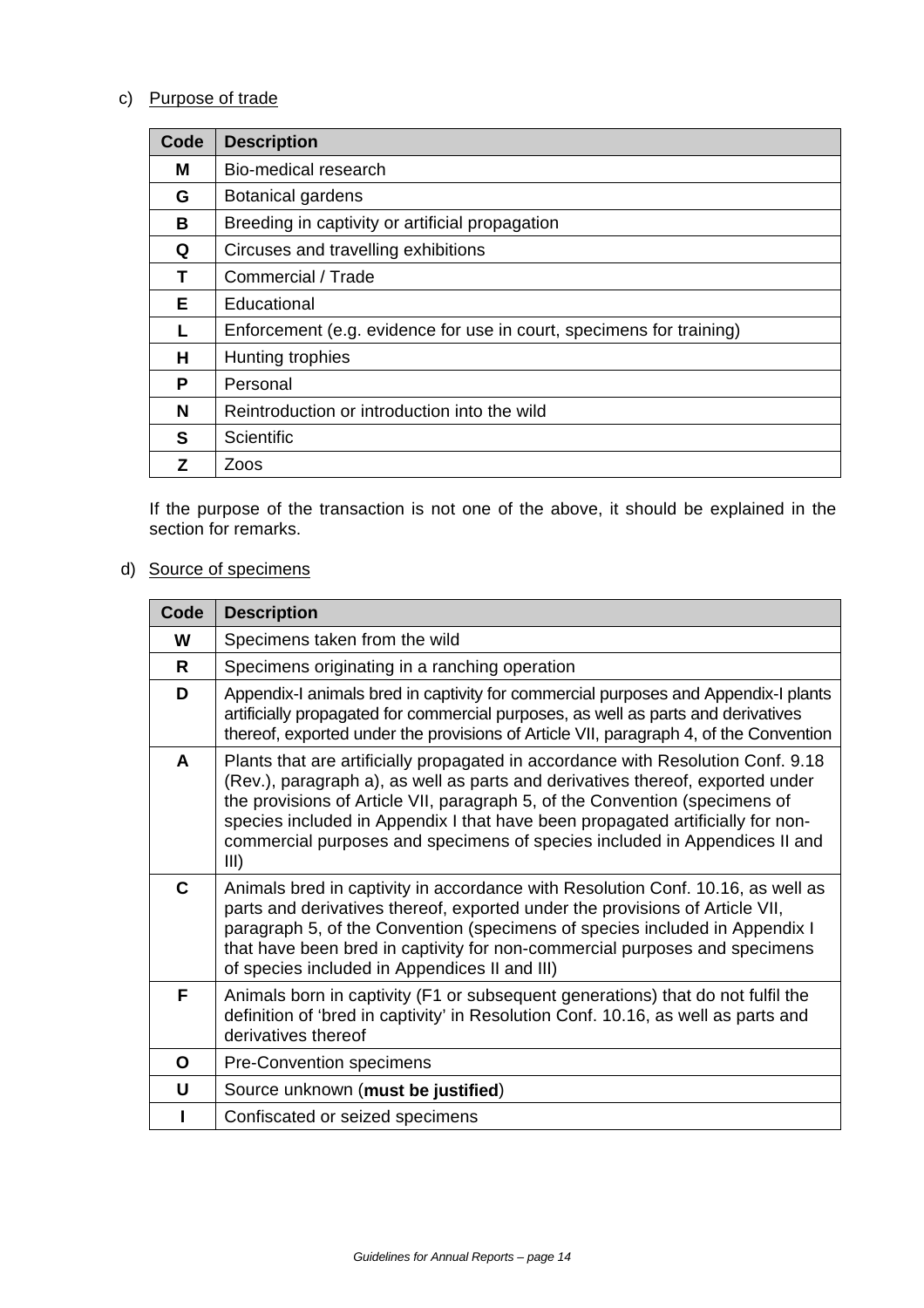### **6. Submission of annual reports**

a) Annual reports should be submitted to the Secretariat before 31 October of the year following the year to which they relate.

In accordance with Resolution Conf. 9.4 (Rev.), the Secretariat may approve a valid request from a Party for a reasonable extension of this deadline provided that, before the deadline, the Party concerned submits to the Secretariat a written request containing adequate justification for the delay.

b) Annual reports should be sent either to the offices of the Secretariat in Switzerland or to the World Conservation Monitoring Centre (WCMC), which is the Secretariat's consultant for the management of the computerized database of CITES trade statistics.

However, if the annual report is sent directly to WCMC, a note of transmission of the report must be sent to the Secretariat. Otherwise, the report will not be considered as having been transmitted to the Secretariat in accordance with Article VIII, paragraph 7, of the Convention.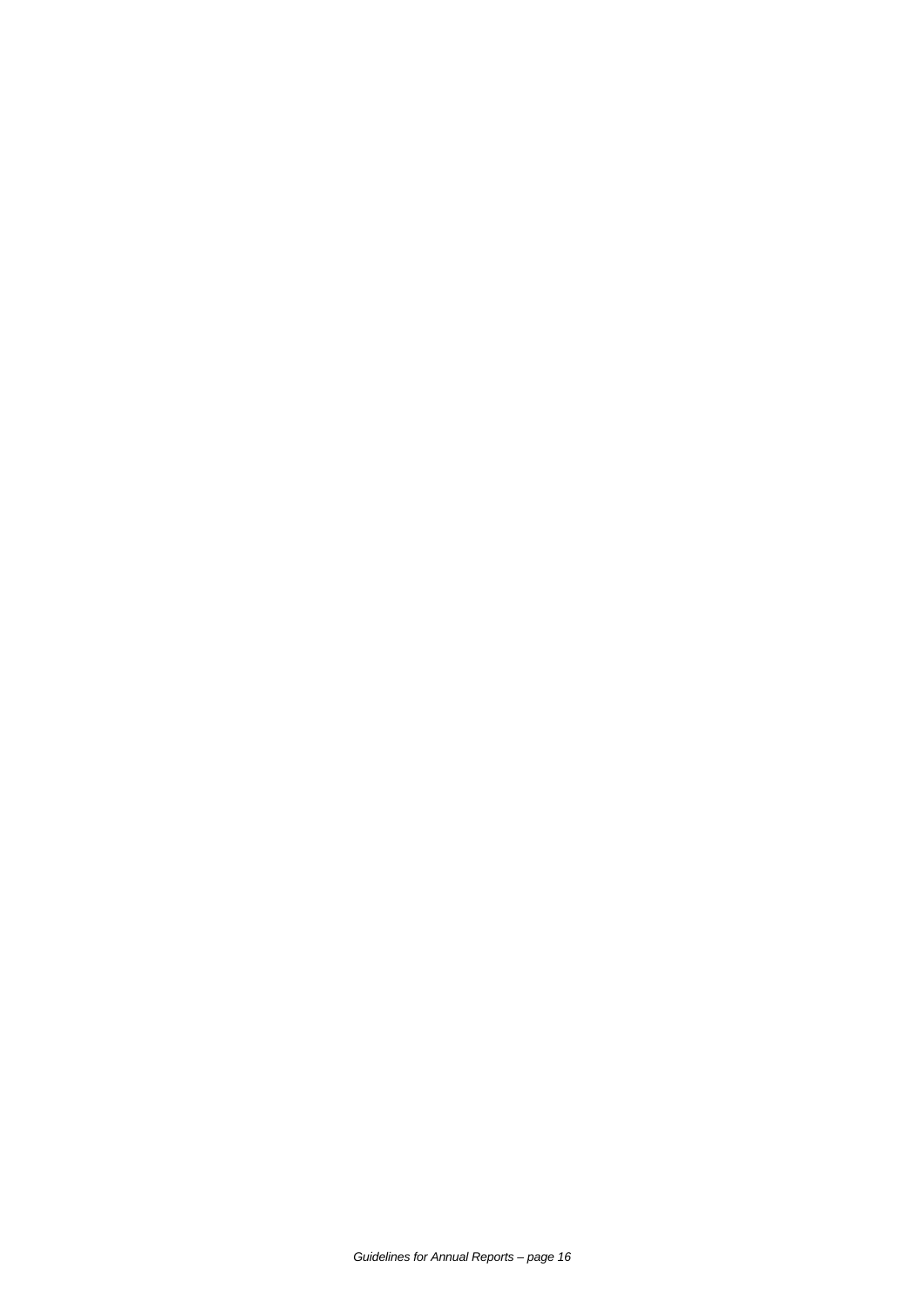| <b>SPECIMEN REPORT</b> | Annex |
|------------------------|-------|
|------------------------|-------|

### **IMPORTS**

| App.                                              | <b>Species</b>                                                                                                                                      | <b>Description</b>                                                                          | Quantity                                                 | <b>Country of</b><br>export or<br>re-export          | <b>Number of</b><br>export permit or<br>re-export<br>certificate                                       | <b>Country of</b><br>origin of<br>re-exports | <b>Purpose</b>                                                          | <b>Source</b>                                          | <b>Remarks</b>                               |
|---------------------------------------------------|-----------------------------------------------------------------------------------------------------------------------------------------------------|---------------------------------------------------------------------------------------------|----------------------------------------------------------|------------------------------------------------------|--------------------------------------------------------------------------------------------------------|----------------------------------------------|-------------------------------------------------------------------------|--------------------------------------------------------|----------------------------------------------|
|                                                   | <b>MAMMALIA</b>                                                                                                                                     |                                                                                             |                                                          |                                                      |                                                                                                        |                                              |                                                                         |                                                        |                                              |
| Ш<br>$\mathbf{I}$<br>$\mathbf{I}$<br>$\mathbf{I}$ | Macaca fascicularis<br>Macaca mulatta<br>Hylobates lar<br>Manis temminckii<br>Physeter macrocephalus<br>Panthera tigris<br>Prionailurus bengalensis | Live<br>Live<br>Live 1/1 Adult<br>Skin<br>Ivory carvings<br>Live 0/1 Young<br><b>Plates</b> | 200<br>72<br>$\overline{2}$<br>$\overline{4}$<br>74 $m2$ | ID<br>US<br>DE<br><b>GB</b><br>CA<br>ES<br><b>GB</b> | 456/VI/PA5/SIE/90<br>765123<br>W-3749/90<br>037760A071<br>CA-BC-VA-948-90<br>AB0057/91E-A<br>056523A/5 | -<br><b>PK</b><br>ZA<br>Unknown<br><b>CN</b> | Research<br>Scientific<br>Zoo<br>Scientific<br>Personal<br>Zoo<br>Trade | C<br>W<br>$\mathsf{C}$<br>W/O<br>W<br>$\mathsf C$<br>W | Personal effects<br>$\overline{\phantom{0}}$ |
|                                                   | <b>AVES</b>                                                                                                                                         |                                                                                             |                                                          |                                                      |                                                                                                        |                                              |                                                                         |                                                        |                                              |
| $\mathbf{H}$                                      | <b>Buteo buteo</b><br><b>ALCYONARIA</b>                                                                                                             | Feathers                                                                                    | 400 wings                                                | <b>HK</b>                                            | APO/EL 115/90                                                                                          | <b>CN</b>                                    | Trade                                                                   | W                                                      |                                              |
| $\mathbf{H}$                                      | Tubipora musica<br><b>FLORA</b>                                                                                                                     | Raw coral                                                                                   | $2$ kg                                                   | <b>AU</b>                                            | 892086 004                                                                                             | <b>SB</b>                                    | Personal                                                                | W                                                      |                                              |
| $\mathbf{I}$                                      | Astrophytum asterias<br>Pericopsis elata                                                                                                            | Live<br>Saw-logs                                                                            | 16<br>27 logs<br>$(342 \text{ m}^3)$                     | <b>US</b><br><b>CM</b>                               | 894719<br>1926                                                                                         |                                              | Trade<br>Trade                                                          | Α<br>W                                                 | —                                            |
| $\mathbf{II}$                                     | Panax quinquefolius<br>Paphiopedilum<br>hirsutissimum                                                                                               | Roots<br>Live                                                                               | 123 kg                                                   | <b>US</b><br>IN                                      | 916420                                                                                                 | —                                            | Trade<br>Scientific                                                     | W<br>W                                                 | Scientific exchange<br>IN 048-CH 035         |
| Ш<br>$\mathbf{I}$                                 | Paphiopedilum hybrids<br>Guaiacum sanctum                                                                                                           | Live<br>Sawn wood                                                                           | 440<br>350 kg                                            | <b>NL</b><br><b>MX</b>                               | 020793A<br>27104                                                                                       |                                              | Trade<br>Trade                                                          | Α<br>A                                                 |                                              |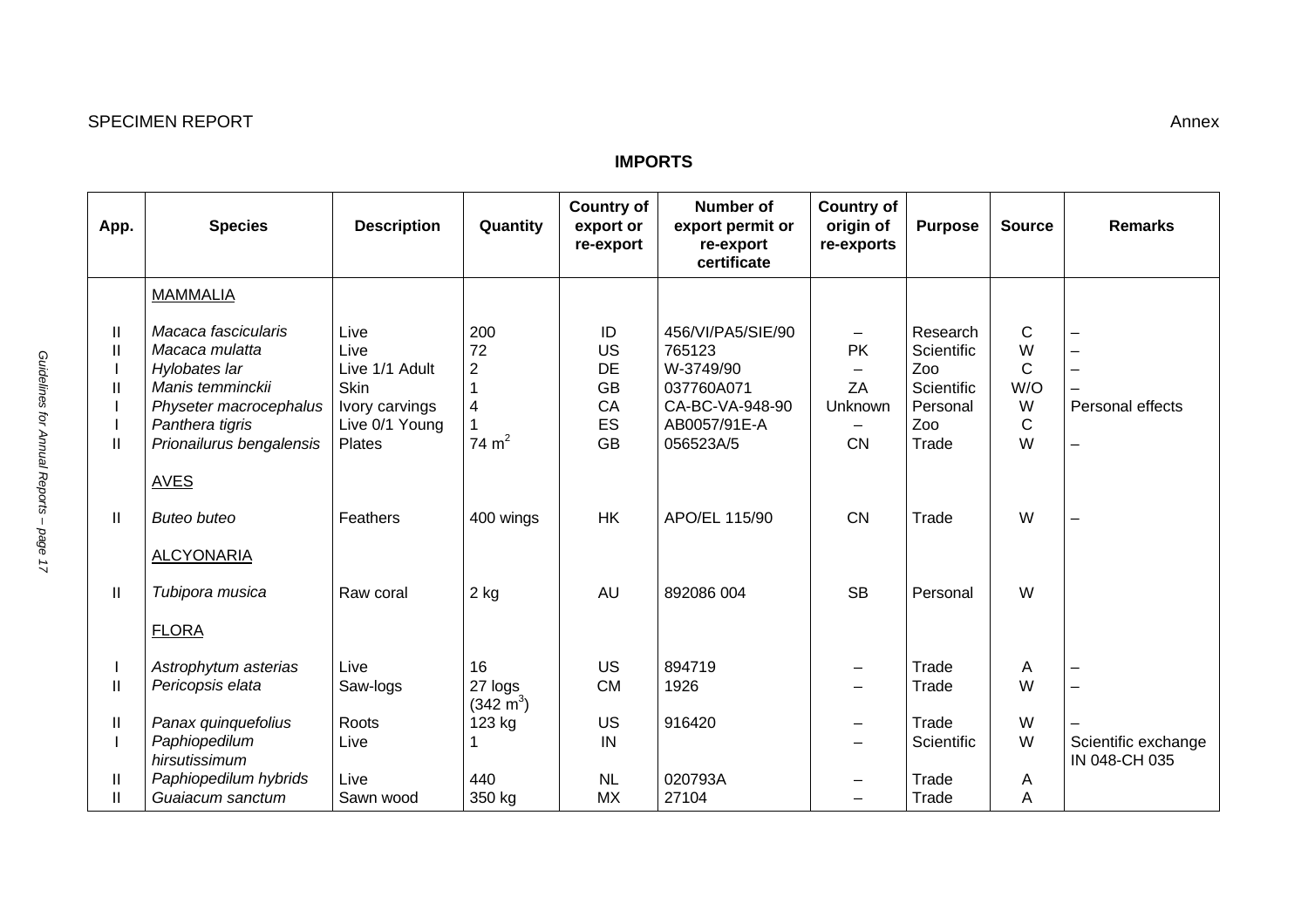## SPECIMEN REPORT

## **EXPORTS / RE-EXPORTS**

| App.                         | <b>Species</b>                                                                                    | <b>Description</b>                                          | Quantity                      | <b>Country of</b><br>destinatio<br>n             | <b>Number of</b><br>export permit or<br>re-export<br>certificate | <b>Country</b><br>οf<br>origin of<br>re-exports | <b>Purpose</b>                              | <b>Source</b>          | <b>Remarks</b>                                                                   |
|------------------------------|---------------------------------------------------------------------------------------------------|-------------------------------------------------------------|-------------------------------|--------------------------------------------------|------------------------------------------------------------------|-------------------------------------------------|---------------------------------------------|------------------------|----------------------------------------------------------------------------------|
|                              | <b>MAMMALIA</b>                                                                                   |                                                             |                               |                                                  |                                                                  |                                                 |                                             |                        |                                                                                  |
| $\mathbf{I}$                 | Callithrix flaviceps<br>Felis bengalensis<br>Elephas maximus<br>Loxodonta africana<br><b>AVES</b> | Live $2/3$<br>Skin pieces<br>Live 0/4 Adult<br><b>Tusks</b> | 5<br>$21$ kg<br>4<br>2(48 kg) | <b>GB</b><br><b>GR</b><br><b>FR</b><br><b>AT</b> | EP695<br>EP554<br>EP201<br>EP274                                 | <b>CN</b><br>Unknown<br><b>BW</b>               | Zoo<br>Trade<br>Circus<br>Hunting<br>trophy | $\mathsf{C}$<br>W<br>F | $\overline{\phantom{0}}$<br>$\overline{\phantom{0}}$<br>Temporary<br>re-export   |
|                              | Haliaeetus leucocephalus                                                                          | Live Adult                                                  | 1                             | <b>SE</b>                                        | EP664                                                            | Unknown                                         | Zoo                                         | W/I                    | Re-export of<br>confiscated<br>specimens                                         |
| $\mathbf{II}$                | Nandayus nenday<br><b>REPTILIA</b>                                                                | Live                                                        | 12                            | <b>DE</b>                                        | EP142                                                            | <b>AR</b>                                       | Trade                                       | W                      |                                                                                  |
| Ш<br>Ш                       | Crocodylus niloticus<br>Crocodylus siamensis<br>Atretium schistosum<br><b>FLORA</b>               | <b>Skins</b><br><b>Skins</b><br><b>Skins</b>                | 75<br>10<br>22                | <b>JP</b><br><b>JP</b><br>CA                     | EP171<br>EP175<br><b>CM299</b>                                   | ZW<br>KH<br><b>BD</b>                           | Trade<br>Trade<br>Trade                     | $\mathsf{R}$<br>D<br>W | $\overline{\phantom{0}}$<br>$\overline{\phantom{0}}$<br>$\overline{\phantom{0}}$ |
| $\mathbf{I}$<br>$\mathbf{H}$ | Ariocarpus agavoides<br>Panax quinquefolius<br>Vanda hybrids                                      | Live<br>Roots<br>Live                                       | 45<br>7.7 kg<br>500           | IT<br><b>CN</b><br>US                            | EP382<br>EP483<br>EP903                                          | <b>MX</b><br><b>US</b>                          | Propagat.<br>Trade<br>Trade                 | W/I<br>W<br>Α          | $\qquad \qquad -$<br>$\overline{\phantom{0}}$<br>$\overline{\phantom{0}}$        |